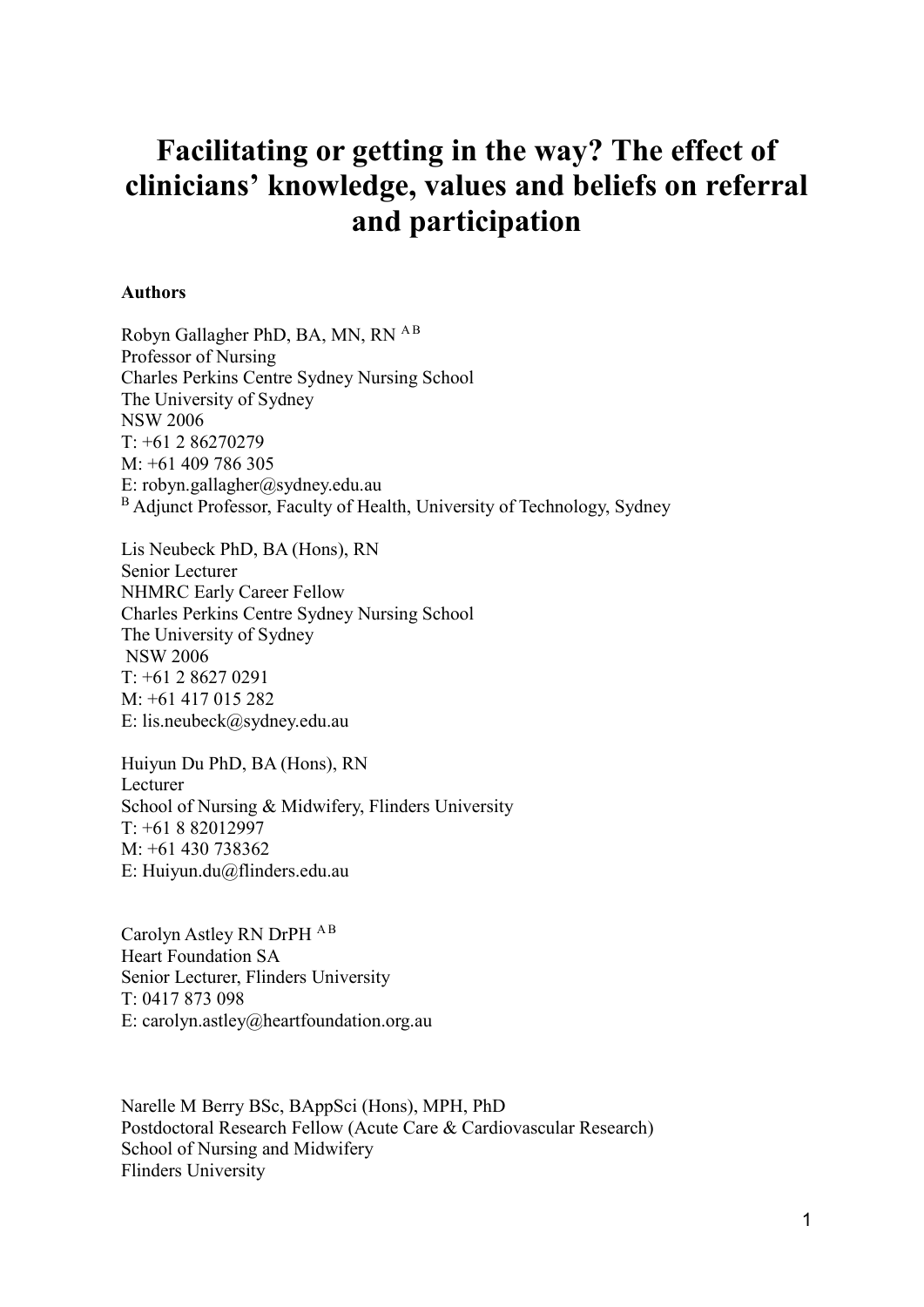GPO Box 2100 Adelaide 5001 T: +61 8 82013066 E: [narelle.berry@flinders.edu.au](mailto:narelle.berry@flinders.edu.au)

Martha N Hill, RN, PhD Dean Emerita Professor of Nursing, Medicine and Public Health The Johns Hopkins University School of Nursing 525 N Wolfe Street Baltimore, MD 21205-2110 T: (410) 446-2063 F: (410) 955-4890 E: mhill $1$ @jhu.edu

Robyn Clark RN, RM, ICUCert, Dip AppSci, BN, MEd, PhD, ACCCN (Life Member), FCNA, FAHA ABCD Professor of Nursing Acute Care & Cardiovascular Research School of Nursing and Midwifery Flinders University GPO Box 2100 Adelaide 5001 <sup>B</sup>Adjunct Prof School of Nursing and Institute of Health and Biomedical Innovation (IHBI) Queensland University of Technology <sup>C</sup> Adjunct Sansom Institute, UniSA <sup>D</sup> Fellow South Australian Health and Medical Research Institute Direct: +61 8 82013266 Email: [robyn.clark@flinders.edu.au](mailto:robyn.clark@flinders.edu.au) |

\*Corresponding author Robyn Gallagher Professor of Nursing Charles Perkins Centre Sydney Nursing School The University Of Sydney Room 2210, level 2, building D17 The University of Sydney NSW, 2006 Australia T: +61 2 86270279 M:+61 409 786 305 E: [robyn.gallagher@sydney.edu.au](mailto:robyn.gallagher@sydney.edu.au) 

## **Total word count: 7177 words.**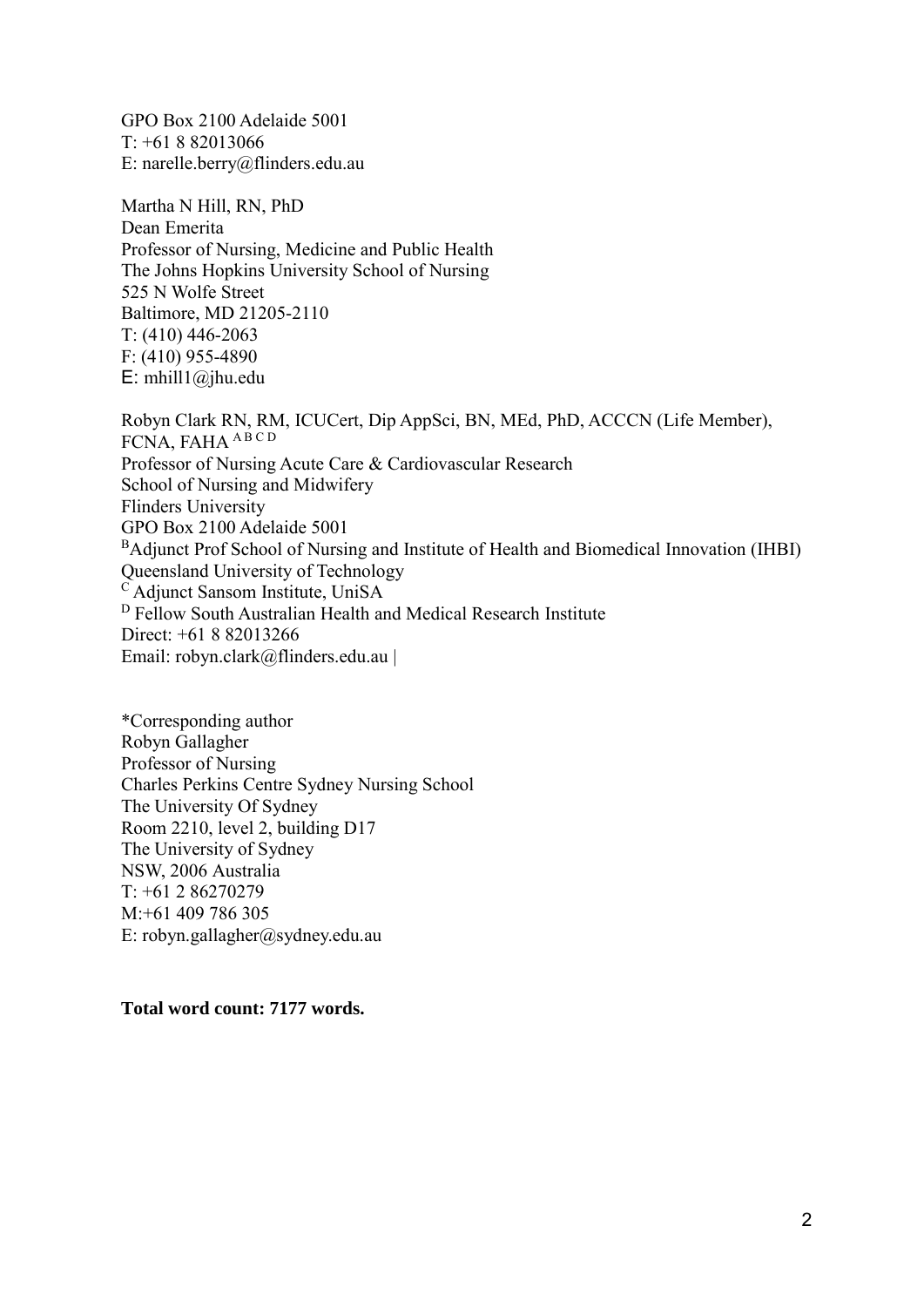#### **ABSTRACT**

**Background:** Despite the compelling evidence of the benefits of cardiac rehabilitation (CR) on risk factor modification, quality of life and mortality reduction, a significant proportion of eligible patients are not referred or do not participate. Factors influencing CR referral and participation are complex and are likely patient, referral system and clinician related. Little is known about clinician-related factors, which include attitudes, values and beliefs towards CR, or how these factors affect patient referral and attendance. This review examines the current evidence in the literature, in relation to clinicians' attitudes, values and beliefs about CR.

**Methods:** A review of the literature was conducted on studies in relation to clinicians' attitudes, values and beliefs toward CR. An expert consensus methodology was used to develop the concepts presented in this paper.

**Results:** Besides guidelines, a range of other factors influences clinicians' view about CR. This review suggests that clinicians lacking cardiac qualifications may have limited knowledge and awareness of CR and its benefits. A low agreement among clinicians on who is more likely to benefit from CR was also identified. Clinicians' personal lifestyle and health belief, the availability and quality of local CR program, and the lack of standard administrative process of referral can also hinder the referral of patients to CR.

**Conclusions:** Clinician-related factors are important to consider in relation to CR referral and participation. Education to clinicians, discussion of local services and the support of an efficacious system at the program and organisation levels are essential.

## **Word count: 245 words**

**Keywords:** Cardiac Rehabilitation, Secondary Prevention, Clinician Attitudes, Referral, Recruitment, Participation Barriers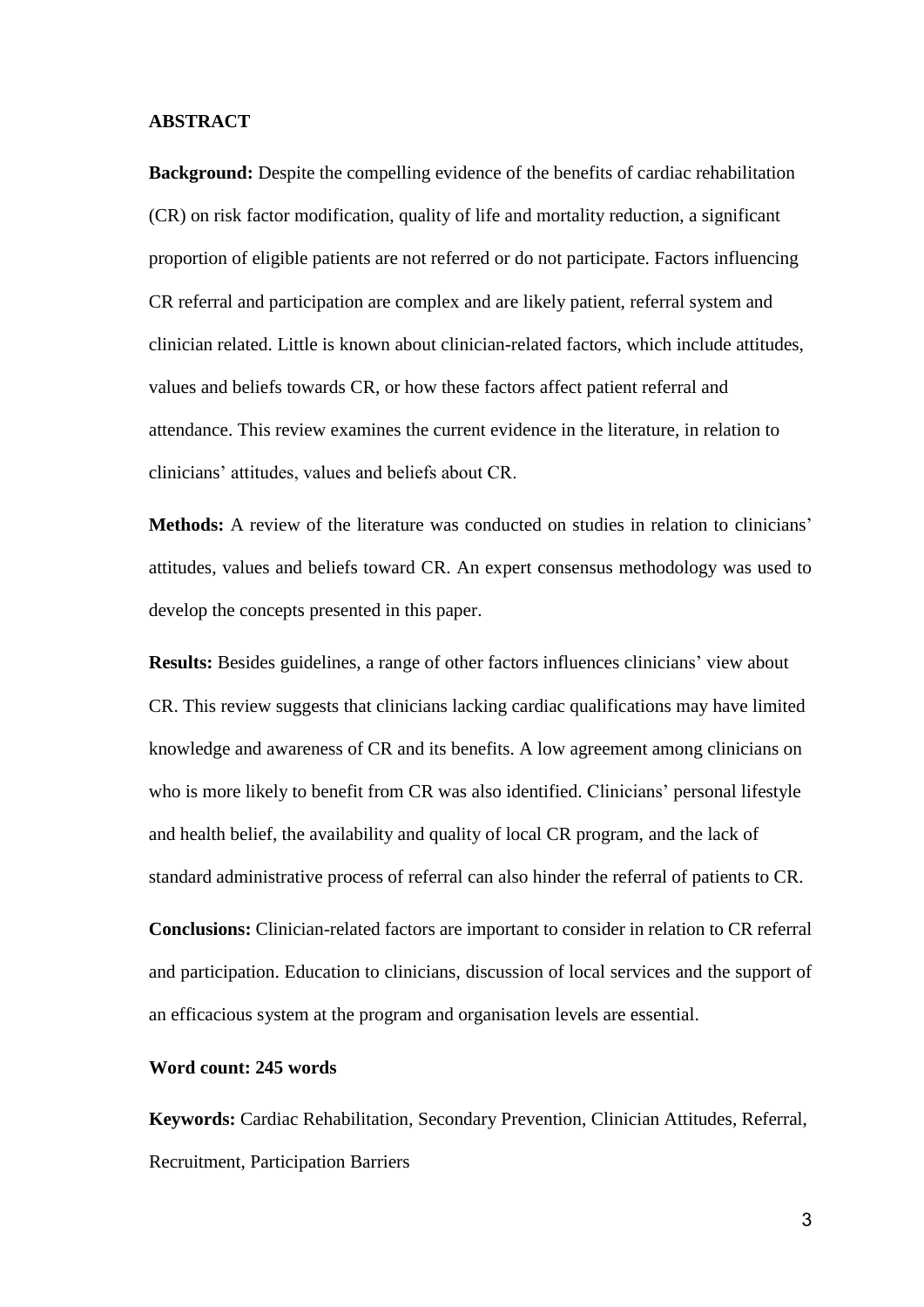## **Background**

Globally, cardiac rehabilitation (CR) is the recommended standard of care for people recovering from a cardiac event.<sup>1</sup> CR is an effective intervention for risk factor modification, improving quality of life, and reducing mortality.<sup>2, 3</sup> International guidelines recommend that all patients with cardiovascular disease, coronary heart disease, heart failure, arrhythmias, congenital heart disease and valvular heart disease should be referred to CR as an integral component of care. Further, CR should be offered irrespective of age, sex, ethnicity and clinical condition. 1, 4

Despite robust evidence of benefit, endorsement in national and international recommendations,<sup>5-12</sup> and decades of effort to improve patients' participation, CR is still underutilised internationally.<sup>13</sup> Poor referral rates contribute to the problem by limiting access and informed choice. Across Europe, less than half of the eligible patients are referred to  $CR^{14}$ or participate.<sup>15</sup> This pattern is repeated in the USA, with participation rates of 25–31% for men and 11–20% for women<sup>16, 17</sup> and in Australia, where CR utilisation is 10-30%.<sup>18, 19</sup>

The factors that may influence referral, uptake and participation in CR are multiple, complex and inter-related.<sup>13, 20, 21</sup> Factors related to patients, clinicians and health systems are all important. Some factors affecting participation have received considerable attention, such as patient-related<sup>16-19</sup> and referral system-related factors<sup>20-21</sup>. Whereas other health-care provider factors (both clinician and non-clinician) have had limited synthesis of the evidence, particularly the role that clinicians take in implementing policy through screening and recruitment processes.

Positive clinician perceptions of CR have been shown to be beneficial for subsequent CR referral.<sup>22</sup> The personal knowledge the clinician has of CR and the administrative process of referral, can influence the way that the clinician views CR, including whether they consider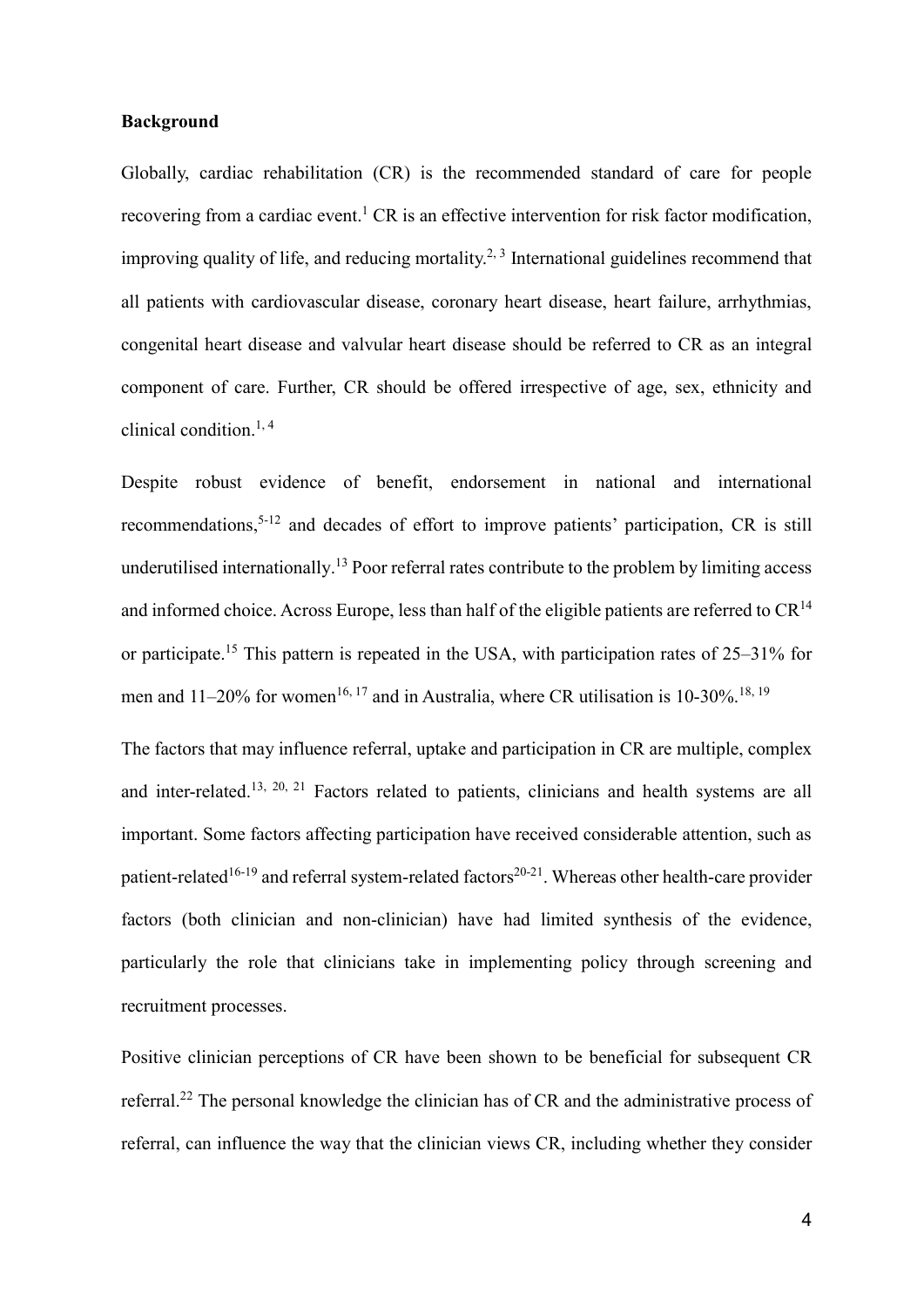patients as appropriate candidates for referral. Of greater concern, these perceptions may impact on the timing, strength and persistence in achieving referral and encouragement to attend by the clinician. Furthermore, while policy may specify who should be referred to CR, local availability of resources, including exercise equipment, space for exercise, education sessions and sufficient staffing for screening, promotion and assessment, may influence prioritising of patients for referral.<sup>23</sup> This may manifest in an explicit policy about CR referral, or such understanding may be implicit. Likely influencers of implicit understanding may include clinician's values related to who will benefit from CR or who will 'fit' the program available., the purpose of this review is to synthesise the literature in relation to clinician attitudes, values and beliefs and their effect on CR referral and participation.

## **Methods**

An expert consensus methodology using the nominal group process was used to develop the concepts presented in this paper.<sup>24, 25</sup> Consensus methods are being used increasingly to solve problems in medicine and health. The main purpose of these methods is to define levels of agreement on controversial subjects. Advocates suggest that, when properly employed, consensus strategies can create structured environments in which experts are given the best available information, allowing their solutions to problems to be more justifiable and credible than otherwise.

The "nominal group" for this consensus meeting comprised expert national and international CR leaders, researchers and clinicians, with opinions elicited during a workshop to examine the evidence. To underpin the views of the nominal group a structured review of the literature was conducted on studies in relation to health professionals' knowledge, values and beliefs about cardiac rehabilitation. The electronic databases Medline, Cumulative Index of Nursing and Allied Health (CINAHL), Science Direct databases and the World Wide Web using the Google search engine were used. Reference lists of retrieved articles were hand searched for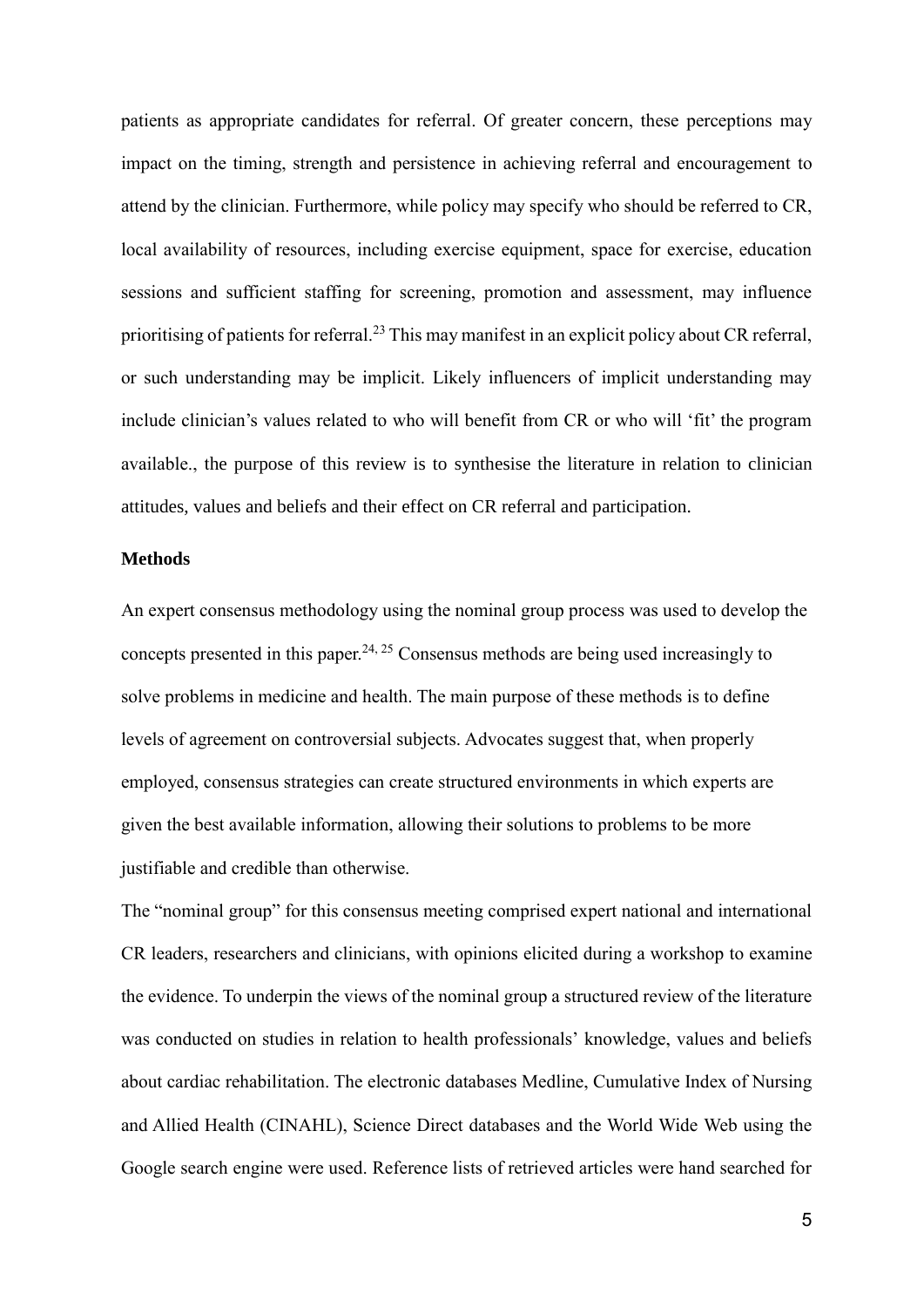additional references. The key words included were "cardiac rehabilitation"; "physician or clinician"; "referral", "access to care", and "barrier". Publications relevant only to patientrelated factors or having samples only of non-clinician providers such as health psychologists and sports scientists were excluded from this review.

#### **Results**

The key words search yielded a total of 148 publications from 1995-2015. After deduplication, 98 publications were then screened for this review. The clinicians described in the studies were diverse and included both health care providers who had cardiac qualifications (cardiologists, cardiac surgeons, cardiac nurse specialists) as well as those who did not (physicians, family doctors, practice nurses, nurses, physiotherapists, allied health). No study that directly explored clinician's knowledge, values and/or beliefs about CR were identified. The relevant literature on clinician-related factors to CR referral and participation were reviewed. A summary of the key findings from the literature was drafted and refined iteratively. Emerging issues were organised thematically and are presented here. Four key themes emerged; clinicians' knowledge, values, beliefs about CR, and the subsequent effect on CR referral and participation (Figure 1).

#### **Clinicians' knowledge**

Clinicians' knowledge of the benefits of CR is key to ensuring promotion of CR to patients. Importantly, knowledge of local eligibility criteria and access pathways to CR programs increases participation. Whereas lack of knowledge and/or experience with CR has been shown to adversely affect physician's judgements on who should be attending, and who is likely to benefit from CR.<sup>26</sup> Primary care physicians are less likely to refer their eligible patients to CR compared to cardiologists and cardiac surgeons, perhaps due to lack of familiarity with the CR program, and because they perceive more barriers to participation. Some of the barriers are administrative, for example, non-standardised CR referral forms,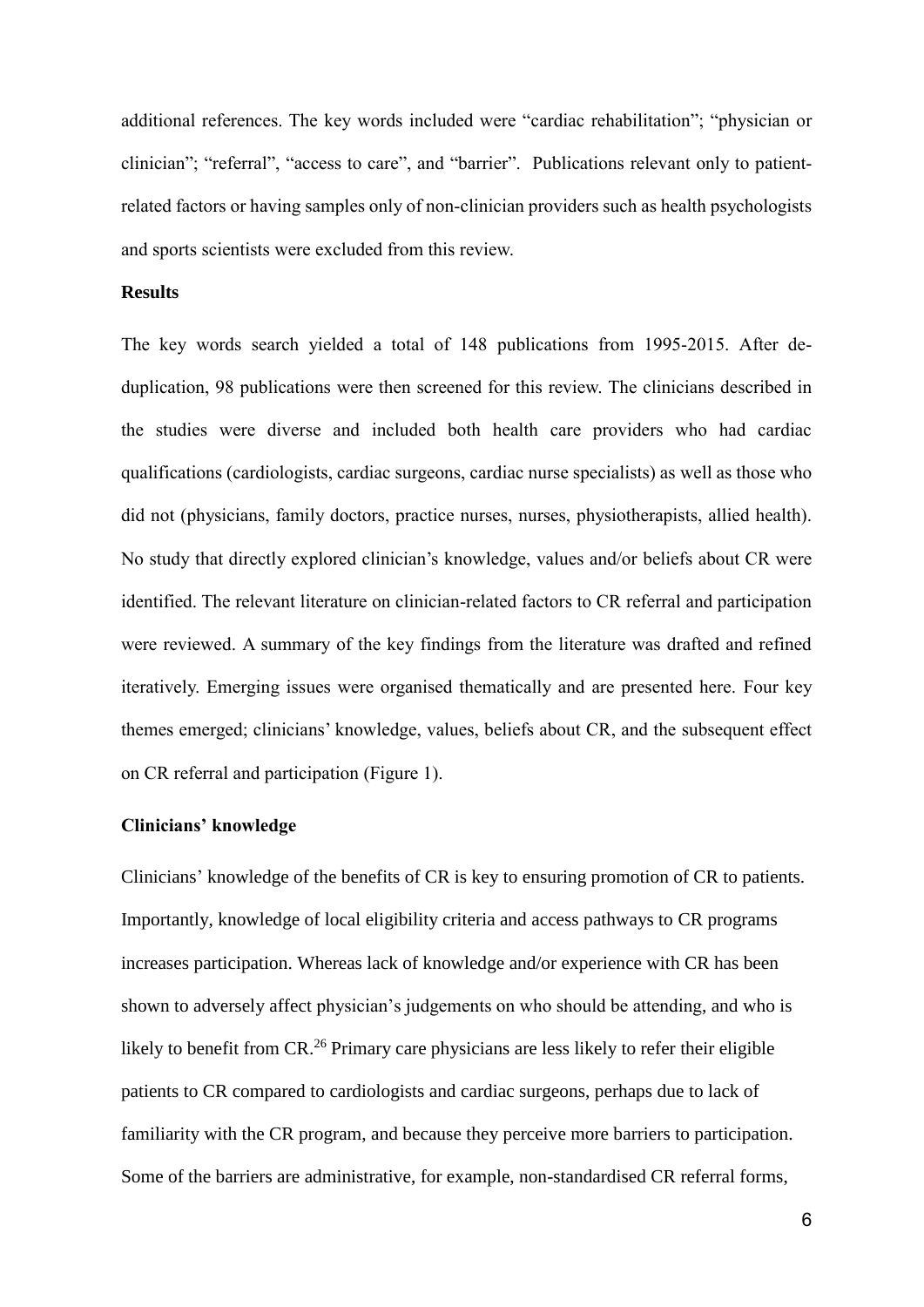and unfamiliarity of local CR sites.<sup>27</sup> Completion of formal cardiac qualifications may not be as necessary as being engaged in training and cardiac care, as cardiology residents demonstrate a high referral rate compared to their general medical counterparts (67% vs  $4.6\%$ ) (Table 1).<sup>19</sup> Cardiology residents, fellows and cardiologists also had better knowledge scores about CR programs and eligibility criteria and were more familiar with CR referral guidelines.<sup>28</sup> Similarly, cardiologists, cardiac surgeons and cardiac interns exhibit high levels of knowledge of the benefits of  $CR<sub>1</sub><sup>23</sup>$  but there referral rates were still moderate at  $65.9\pm32.0\%$  of eligible patients (Table 1). Clearly other factors may be influential. In this case, the reasons for non-referral were diverse and included: (1) patients' refusal; (2) distance; (3) patients resided in a long-term care facility; (4) unable to ambulate; (5) dementia or cognitive impairment; (6) complex health issues and/or palliative;(7) lack of transportation; (8) return to work, (9) psychiatric co-morbidities; and (10) language barriers.<sup>23</sup> While, these results should be interpreted with caution due to the low response rate, it is clear that an interplay of factors is occurring.<sup>23</sup>

#### **Clinicians' Values**

Clinicians' values and preferences greatly influence patient behaviour. Engagement in CR will not occur when clinicians do not value the benefits of CR or have personal reasons for not recommending lifestyle modification.<sup>21</sup> In order to deliver a persuasive and specific recommendation irrespective of the patient's condition, the clinician must personally value lifestyle modification and have conviction in the benefit of CR, not just in general, but as delivered in a format tailored to the individual. Clinician experience appears to influence values regarding CR. Physicians with fewer years of experience appeared to be less likely to refer patients with musculoskeletal pain to CR, due to the perception that those patients will derive a lesser benefit from the program.<sup>29</sup> Paradoxically, clinicians may comply with policy while not having a fundamental belief that CR is effective. In a multi-center, cross-sectional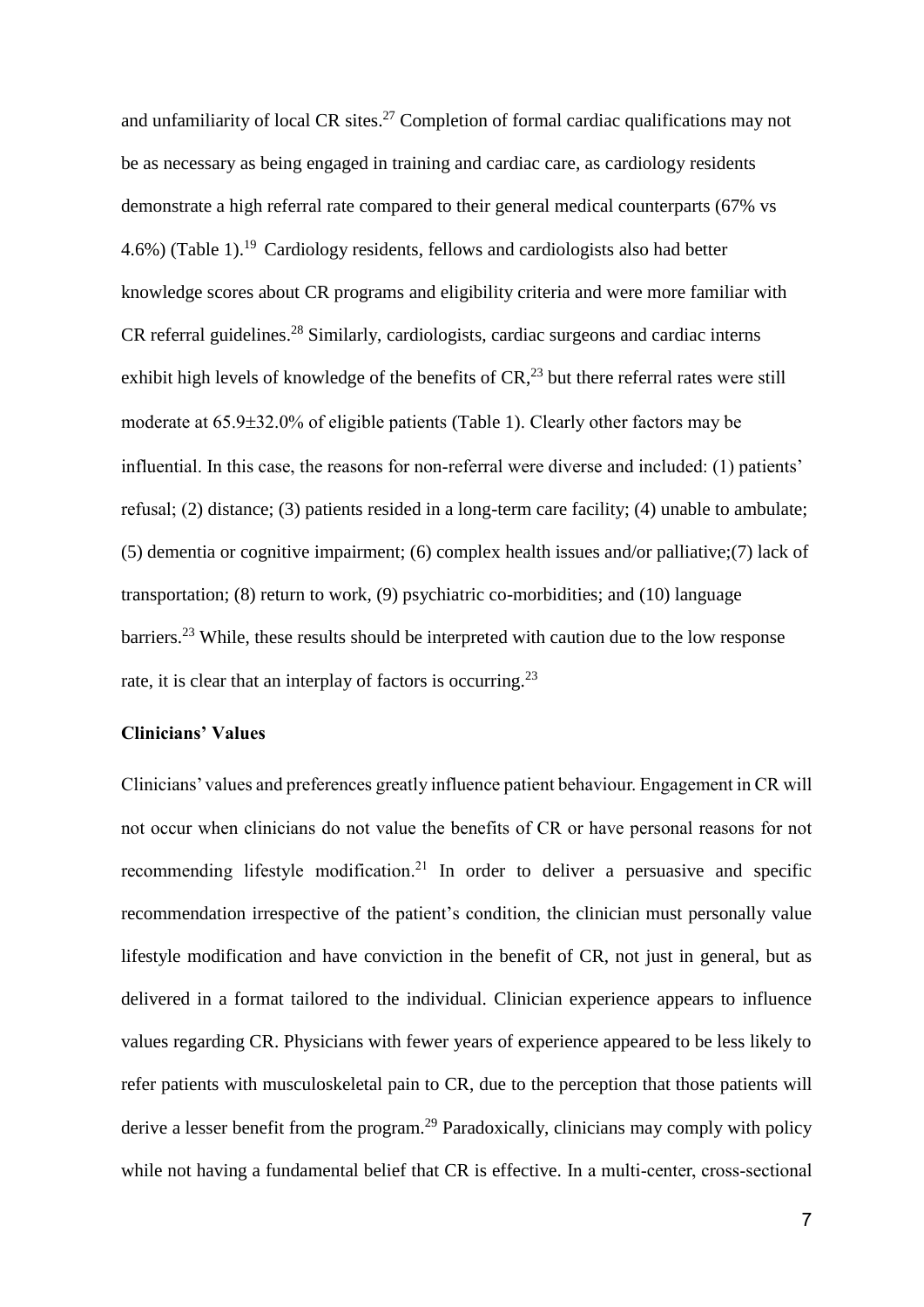survey study conducted in Turkey among physicians, nurses, physiotherapists, and other allied health professionals (n=727), 68% of the clinicians believed CR is mandatory. Also 70% of cardiovascular surgeons, thoracic physicians, and general physicians and rehabilitation physicians regularly notified their patients about and referred their patients to CR programs (Table 1). <sup>30</sup> However, only 24% perceived CR was beneficial for the management of cardiopulmonary disease. A small minority (8.1%) thought cardiopulmonary rehabilitation was unnecessary or were not aware of it.<sup>30</sup> No CR participation rate was provided, which would have helped determine if clinician beliefs ultimately influence persuasion characteristics.

Individual attitudes of the clinicians regarding the benefits of CR are likely to be influenced by their own health values and individual lifestyle choices. Physicians can be influential role models for their patients and '*practicing what we preach*' can be an effective and efficient strategy to promote healthy behaviour to patients.<sup>31</sup> However, if the clinician has poor lifestyle behaviours, the level of importance they place on encouraging patients to make a change may be lower.<sup>32-34</sup> For example, it has been shown that family doctors were eight times more likely to place low importance on alcohol screening and counselling if they consumed more than three drinks per day relative to abstinence,<sup>33</sup> conversely, they were 3.38 times more likely to promote physical activity if they were physically active.<sup>35</sup> Having poor lifestyle behaviours may also decrease the confidence of clinicians to suggest lifestyle modification to patients, for example discussing losing weight with patients if they felt they too were overweight.<sup>36</sup> Further decreasing the likelihood of clinicians who are overweight initiating these discussions, it has been shown that people mistrust physicians who are overweight. Indeed, people generally distrust clinicians who are visibly not following their own advice, and this bias is not dependent on the patients' own weight.<sup>37</sup>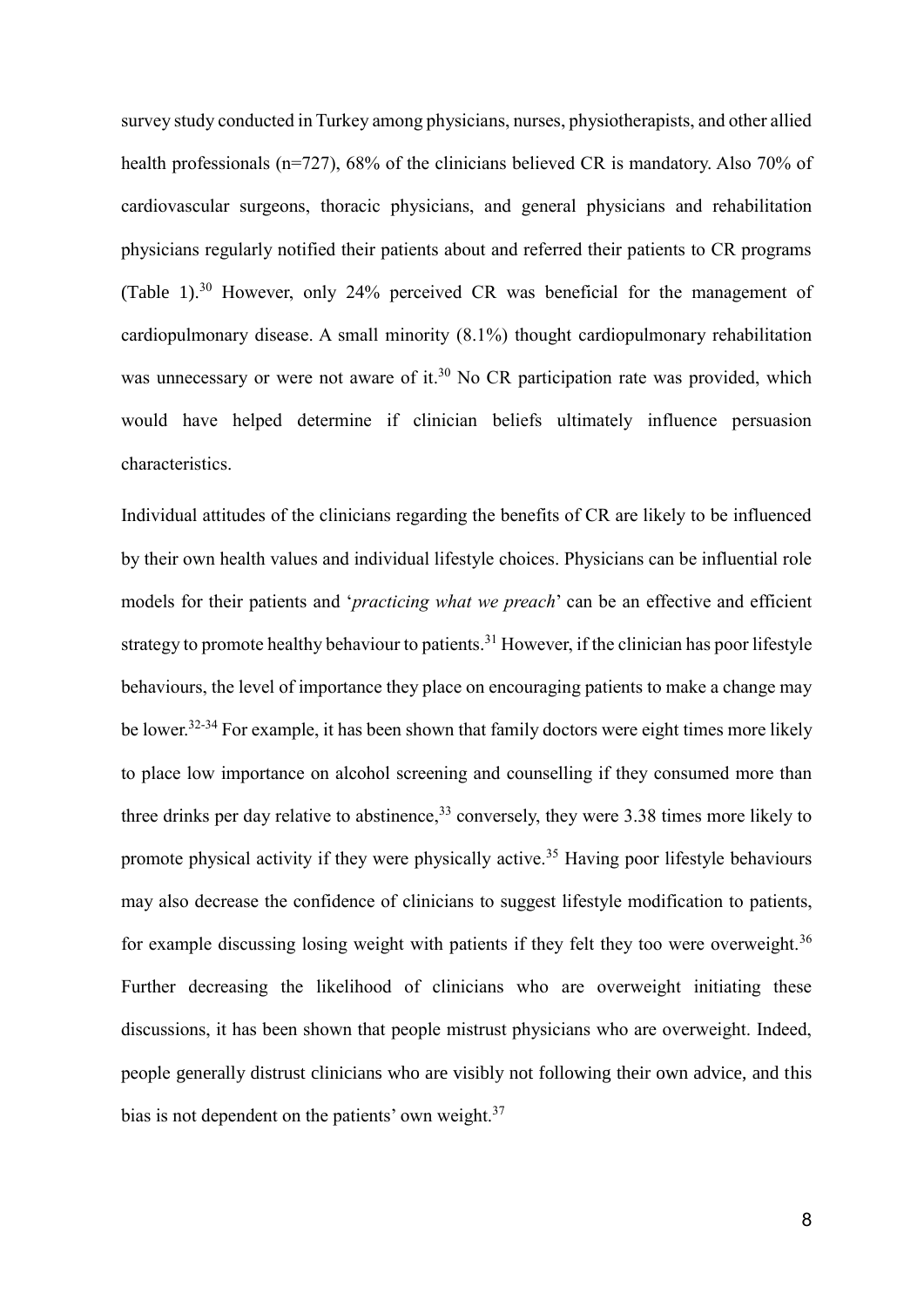Practice nurses with healthy lifestyle behaviours have been shown to view lifestyle changes as more achievable; those with lower body mass index view obesity as more preventable;<sup>38</sup> those who have quit smoking successfully are more likely to encourage others to quit '*if I can do it* [quit smoking]*, you can do it too'*. 32

## **Clinicians' beliefs**

Clinicians' beliefs about individual's suitability for CR influences their referral and subsequent attendance. This review has revealed that referral is inconsistent and limited, with selection preference evident for specific diagnoses, socio-demographic and motivation characteristics.29, 39 Higher referral rates were seen among patients with a diagnosis of myocardial infarction, coronary artery bypass graft surgery or unstable angina,<sup>29, 39</sup> whereas patients with a diagnoses of heart failure and atrial fibrillation were less likely to be referred, despite the presence of multiple risk factors.<sup>29, 39, 40</sup>

It is possible that clinicians are 'filtering out' patients on the basis of other criteria, including whether they believe candidates would benefit from or suit the type of program offered. Sociodemographic characteristics such as being married, being younger, having English as the primary language and private insurance increased the chance of referral.<sup>32</sup> Being female  $(39.6\%$  versus 49.4% for men),<sup>41</sup> and having a lower socioeconomic status (SES) (61.4% for lower SES versus 68.1% for higher SES,  $p<0.01$ <sup>42</sup> decreased this possibility (Table 1).<sup>17, 41,</sup> 43-45 Support for the concept that the low referral rate of female patients is due to clinician belief was found in a study of physicians' judgments of the suitability of patients for CR. This study found that female patients were considered less likely to benefit from CR than males.<sup>29</sup> Similarly, motivation characteristics such as the clinician's belief that an individual patient's motivation to exercise is low have also been identified as limiting CR referral. <sup>27, 29, 46, 47</sup> For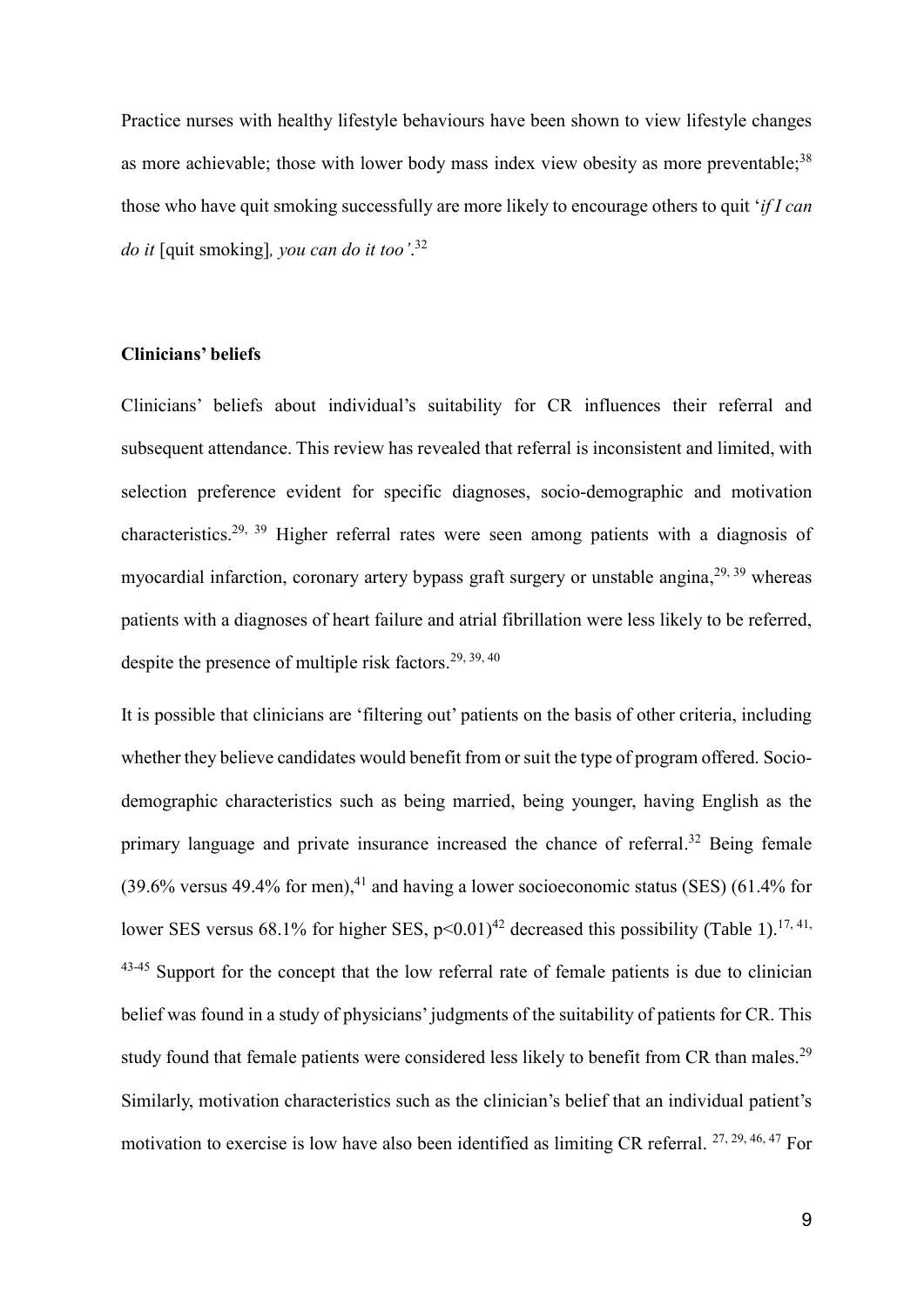example, obese patients were often believed to have very limited motivation to exercise, and were less likely to be referred to exercise-based  $CR<sup>27</sup>$  This belief could result from the significant association between obesity, diabetes and dropout in CR programs in previous studies. 48, 49

Clinicians' beliefs regarding who would benefit from CR programs affect their recommendation of CR to their patients and patients perceive this. Patients who were female, those older than 65 years of age, low income, less education, and retired reported a lower perceived recommendation to participate in CR from their clinician.<sup>50</sup> This finding is not unique to CR, research into other conditions requiring lifestyle change and health providers' beliefs indicates that if eligible candidates are obese, negative attitudes by the clinician towards obese patients may prevail, including viewing them as awkward, unattractive, ugly and non-compliant therefore limiting referral.<sup>51</sup> Similarly, the ability to speak English and cultural background will substantially influence the quality of the doctor-patient relationship.<sup>52</sup> Minority patients are less likely to establish rapport with physicians, receive sufficient information, and be encouraged to participate in their treatment decision making.<sup>52</sup> While there is a high level of agreement among physicians about patient's motivation and their likelihood to benefit from CR, a recent study of 51 Canadian physicians and cardiologists, showed a low agreement on other 'cues' among physicians.<sup>29</sup> For example, 42% of the participating physicians believed that bypass patients are less likely to benefit than patients who had undergone percutaneous coronary intervention, while 47% believed the opposite. Most importantly, many of the participating physicians were unaware of the judgements they used when deciding which patient should be referred to cardiac rehabilitation. 29

#### **The effect of knowledge, values and beliefs on CR referral**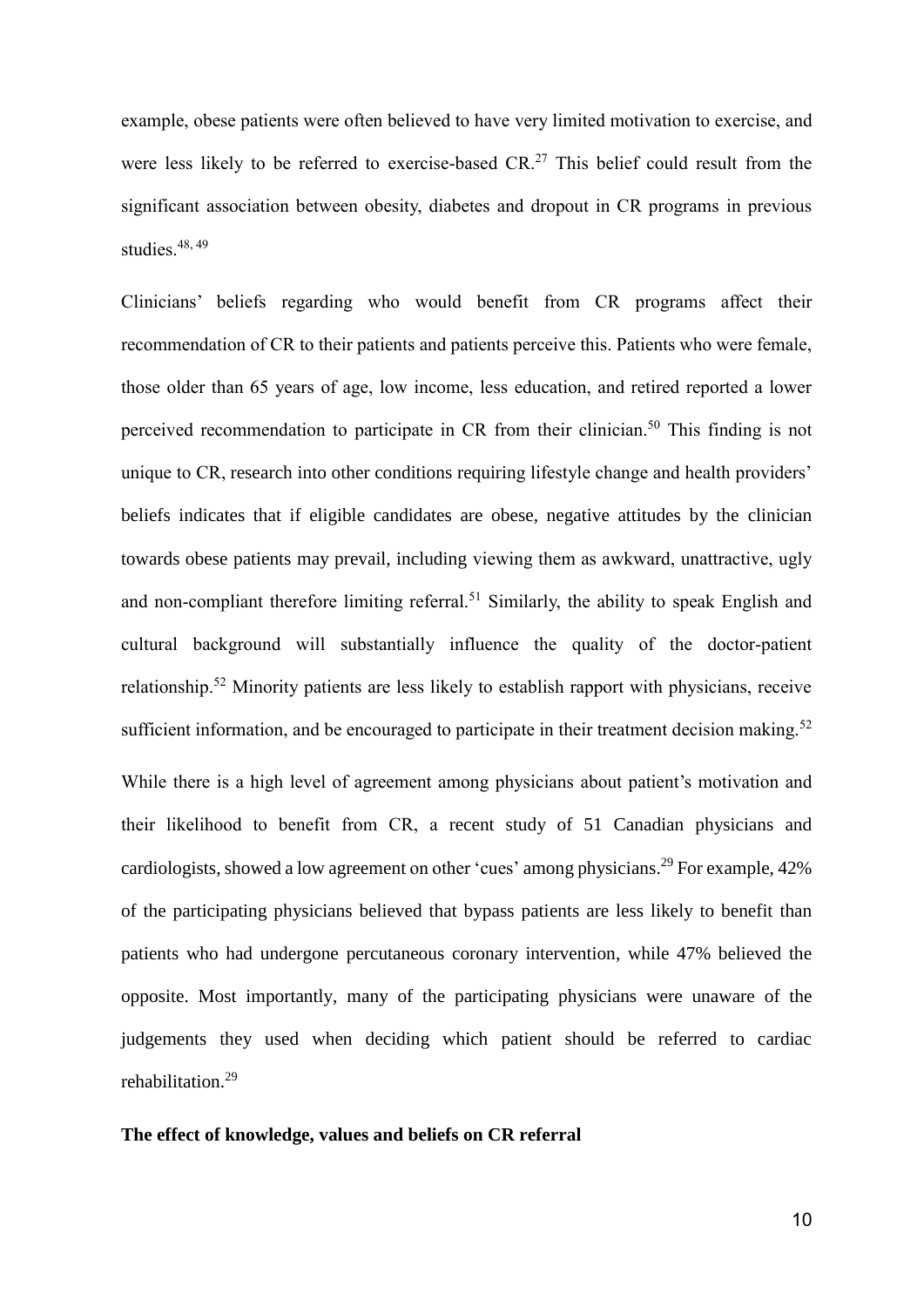Clinicians may influence participation through the clarity and emphasis used in their referral, as only approximately 50% of referred patients subsequently participate in a CR program.<sup>26</sup> The strength of the physician's recommendation is one of the most consistent and strongest predictors of CR referral and enrolment.<sup>17, 53, 54</sup> A study of 1156 inpatients from 11 hospitals across Ontario showed that patients' perceived strength of healthcare provider endorsement of CR was  $3.75 \pm 1.15$  (on a 5 point Likert scale). Higher perceived strength of the recommendation was associated with higher chance of enrolment in  $CR$  ( $OR = 2.07$ ) and better attendance, particularly from medical clinicians as compared to nurses.<sup>50</sup> Patients who are told by their physician that CR is not necessary or not suitable for them are much less likely to attend than those whose physicians tell them that CR is valuable and of benefit.

During a relatively short hospital stay, information on CR may be missed<sup>55</sup>. For instance in a study of 179 myocardial infarction patients at least 1 in 6 did not know what CR involves before hospital discharge. <sup>56</sup> Thus, the involvement of a cardiologist before discharge is important and has been associated with improved CR referral and enrolment.<sup>54, 57</sup>

It is likely that a strong recommendation by physicians and a sound understanding of CR benefits by patients enables the patient to have a more proactive attitude toward their illness. These illness perceptions include their beliefs regarding how and whether the illness could be treated and managed; the expected outcome of the illness and most importantly, the cause of the illness. <sup>58</sup> In this situation, when the messages provided by clinicians regarding CR are reported to be inconsistent, patients are much less likely to change their illness perceptions. 20

A further barrier to CR referral and patient engagement may be the inconsistent messages that are rife in cardiac care. For example a cardiologist specialising in percutaneous coronary interventions may tell patients they have "fixed" their artery at the same time as the cardiac nurse specialist advises lifestyle modification to prevent recurrence. When a patient is told by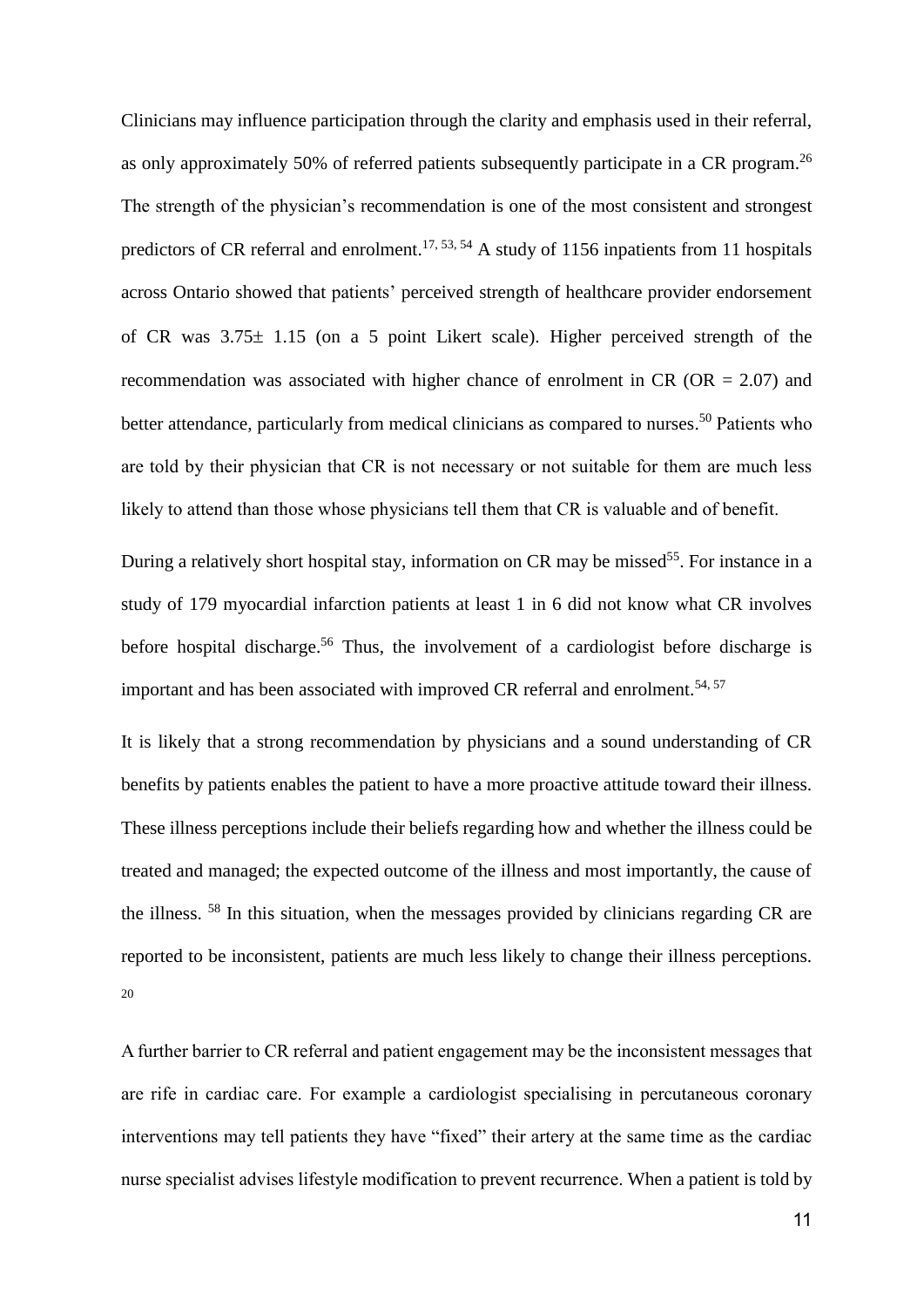their physician that they are not "bad" enough to need the CR program,<sup>20</sup> or that they are 'fixed' it is likely that they will assume that they can manage the problem on their own and participation in CR is not necessary.

Clinician's attitudes, values and beliefs towards CR have not been directly studied for their effects on patients' CR attendance. The referral and facilitation of patients entering CR is dependent on the availability of CR resources, administrative structure and available personnel.<sup>59</sup> A survey of a group of family doctors and cardiologists suggested clinicians may not be sceptical toward the benefits of CR, but rather the quality of their local program.<sup>27</sup> Further proof that this is a major issue is that CR coordinators themselves are frustrated with their service inadequacies, such as lack of access to occupational therapies, dietetics, pharmacy services, as well as lack of dedicated funding and equipment.<sup>60</sup> Other problems include lack of standardized referral forms, inconvenient and poor quality programs and lack of discharge communication to CR from providers. <sup>54</sup> These problems have been known for some time yet there has been very little change to address the issues, including modifications that could help overcome patient related barriers to participation in  $CR<sub>0.61-63</sub>$  The British Association of Cardiovascular Prevention and Rehabilitation conducted a survey of CR programsto determine how programs address equity and found that 66% of services (126/191) stated that they promoted CR in at least one of the under-represented groups; 46% of those stated that they promoted attendance in women, 48% in the elderly, 55% in revascularization patients, and only 34% in ethnic minority groups. <sup>64</sup> Our review suggested that physicians may be reluctant to refer patients from a cultural minority group to a CR program that is not enabled to provide culturally sensitive and relevant service.

## **Discussion**

This review has synthesised the evidence on clinician-related factors, which may influence the referral to, and uptake of CR. We identified three key themes: clinician knowledge; values;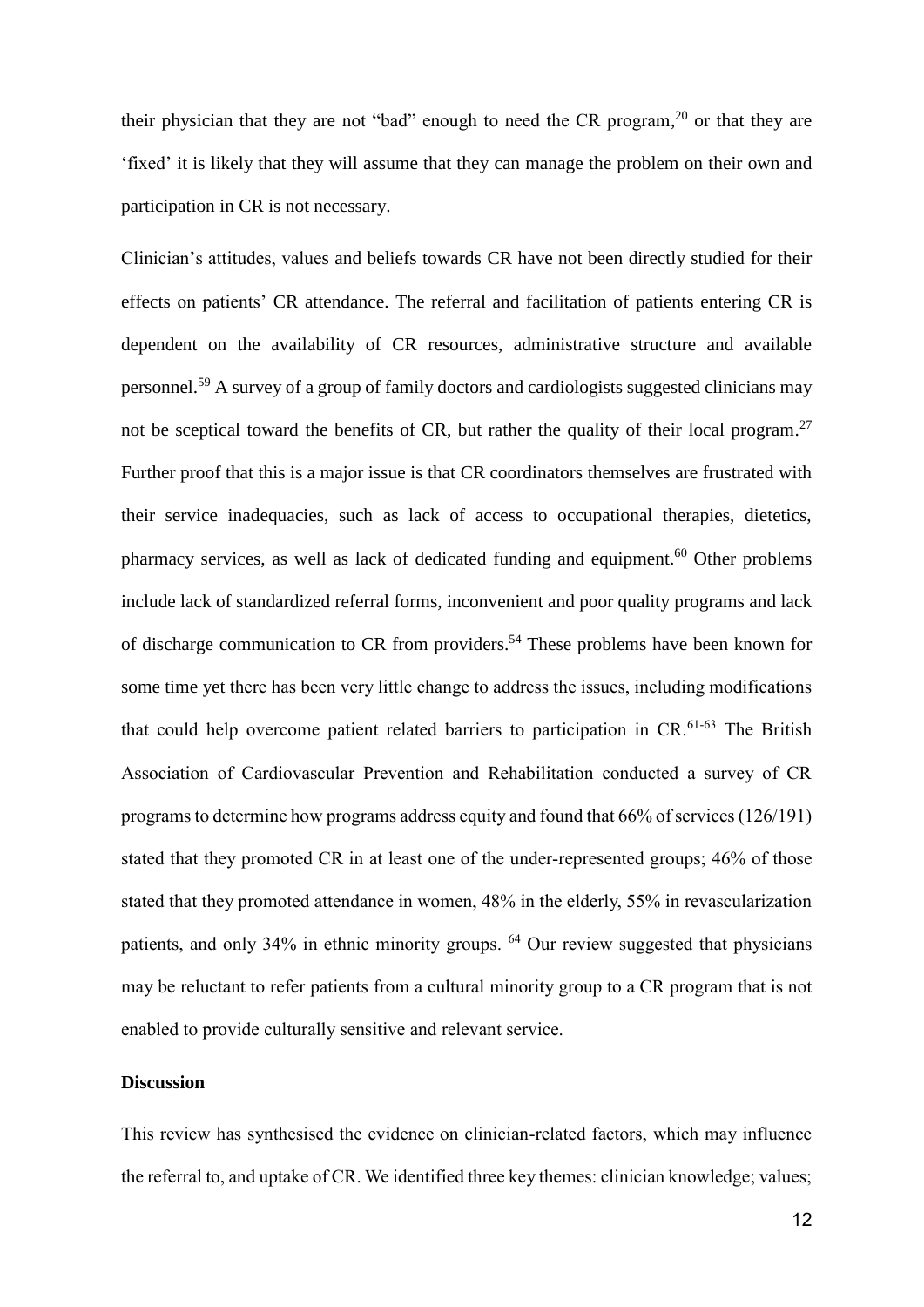and beliefs. Together, these three interplay to promote, or inhibit referral to CR. Importantly, clinicians need to have sufficient knowledge to understand the benefits, and to be informed of local options and referral pathways. They need to value the CR service and perceive it as an important part of the continuum of care for a cardiac patient. Moreover, clinicians' personal health beliefs will underpin their recommendations for lifestyle change, with positive health seeking behaviours of the clinicians greatly enhancing the likelihood of recommending lifestyle change to patients. Finally, clinicians need to believe that CR will be of benefit to their individual patient in order to recommend participation.

The factors which contribute to clinicians' knowledge, values and beliefs about CR may be the hardest things to change, compared to system, and patient-related factors. Lack of knowledge about the benefits of CR exists not only among patients but also clinicians, and is a major contributing factor to the underutilisation of CR.<sup>59</sup> While diagnostic biases are common in CR referral, it is perhaps not entirely unexpected, since international CR guidelines are most clear in their recommendations for people with acute coronary syndrome and after revascularisation procedures.<sup>65, 66</sup> From similar studies in diabetes management, clinicians' knowledge of diabetes management strategies may be more important than their knowledge about the disease itself, because of the effect of those strategies on patients' attitudes and their adherence to treatment regimen.<sup>67</sup> Diabetes clinicians who believed diabetes is harder to treat than hypertension indicated their doubt in treatment efficacy, and consequently patients' had lower adherence to prescribed therapy. Therefore we observe that a combined lack of knowledge and belief of low efficacy of treatment can negatively affect the patients' empowerment in their self-management.<sup>68</sup>

The solution to lack of CR knowledge and expertise may seem obvious - specialised education with guided experience. However, this solution is not readily available as no specific degree for CR exists internationally and few specialised graduate programs are available. As a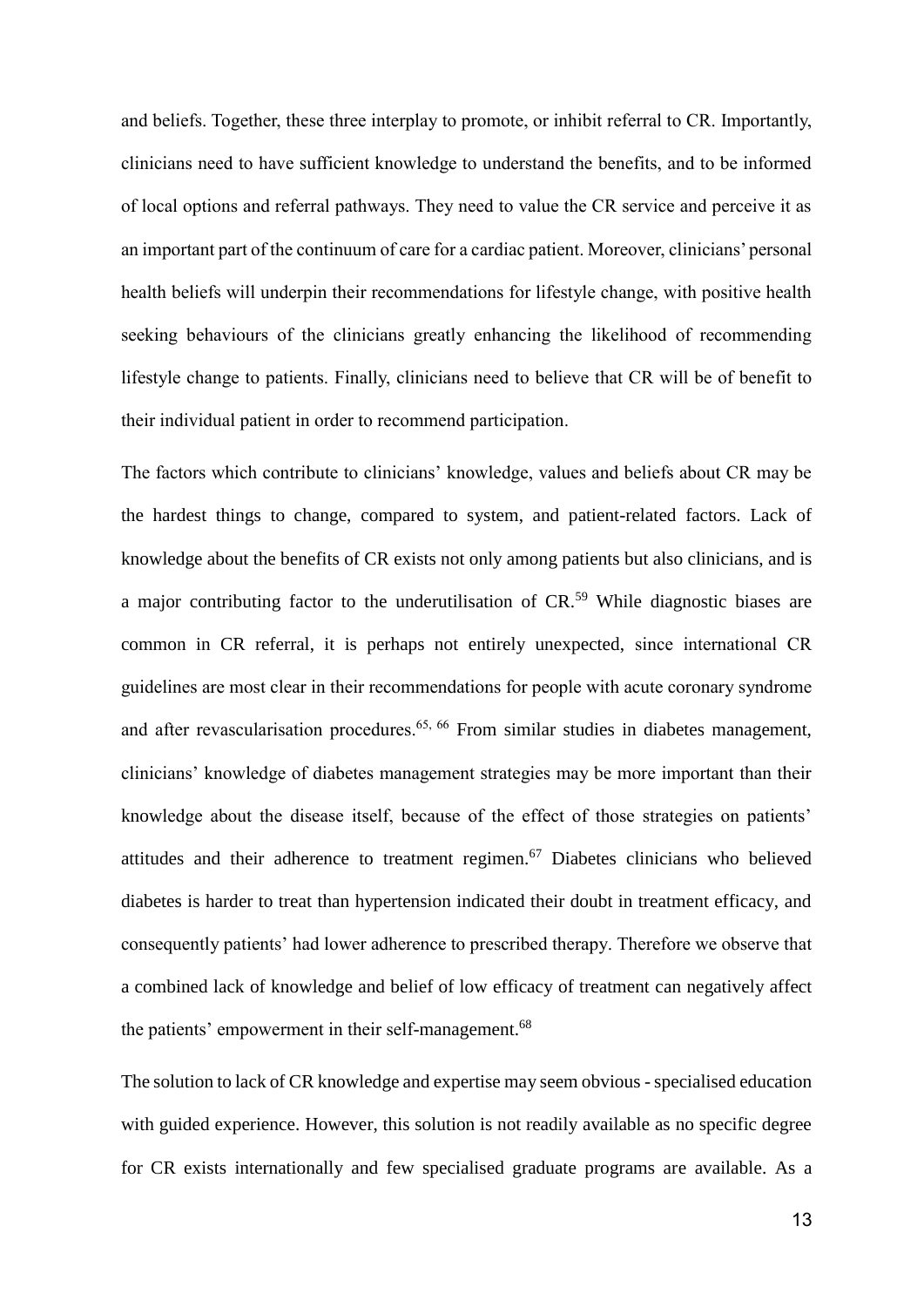consequence, clinicians undertake graduate courses that are related but not sufficient such as cardiovascular, rehabilitation or chronic disease care and online courses which may not be accredited. This is an important area needing development as appropriately trained clinicians may make a significant contribution to referral and recruitment as well as secondary prevention globally.

With the increasing demand on clinicians, the lack of knowledge in multiple areas cannot be adequately addressed by education, without the support of an efficacious system at the program and organisation levels. Particular challenges exist when people do not identify or discuss when they believe a local CR program is not meeting standards; rather they act by not referring. One of the vexing issues facing clinicians is that it is difficult to have faith in benefits and provide strong recommendations for CR programs that do not meet recommended standards. There is a lack of explicit discussion and proactive approaches to improving substandard CR services. Collection of data on key performance indicators is critical to inform and provide feedback to help meet benchmark standards. Increasing local awareness of CR, and implementing performance measures for CR has also been strongly recommended.<sup>59</sup> Similar challenges exist in the evidence-based practice literature. Change agents and clinical champions are needed to challenge entrenched attitudes and beliefs about CR and to reduce the significant gap between what is known about CR and what is commonly practiced among clinicians.

Improving CR referral, enrolment and participation has gained a considerable amount of attention in recent years, and many different strategies have been evaluated for improving CR utilisation. Automatic referral is one such strategy, which has been implemented in the United States, Great Britain and in Australia to improve referral rate.<sup>69-71</sup> Automatic referral, within the electronic medical records system, uses and established link to automatically identify and prompt referral to CR for patients who meet the set eligible criteria. This automatic referral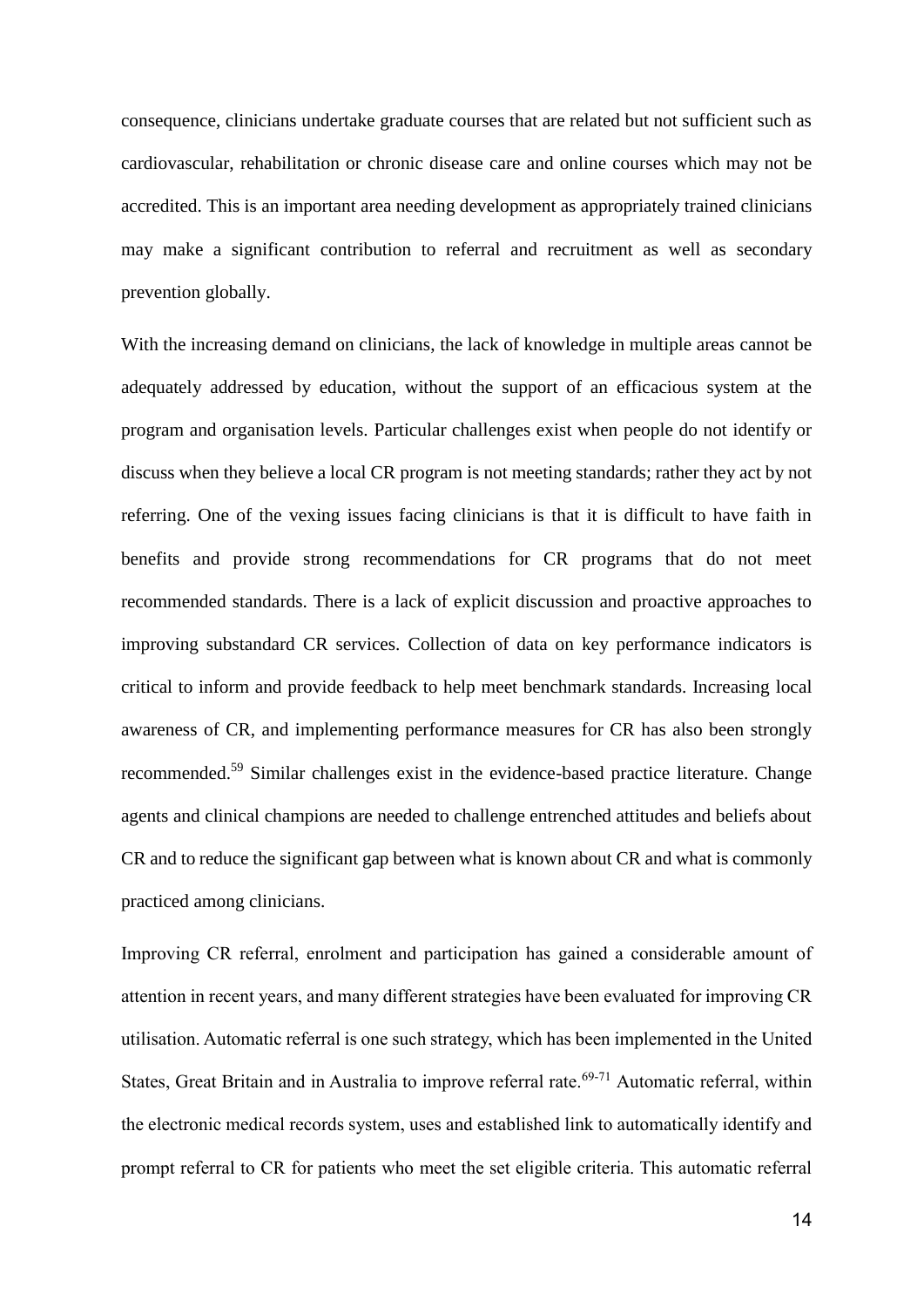process can also be done manually without the involvement of electronic medical records.<sup>72</sup> The current literature on automatic referral systems has shown increased referral rate for both electronic and manual automatic referral systems.<sup>73</sup> The rates for CR referral for 'standard' strategies range from 17% to 45%, and between 38% to 45% for automatic referral systems.<sup>73</sup> Initiation of CR referral by clinicians as part of a comprehensive discharge order is the most commonly used strategy among 71 CR specialists in a Canadian study.<sup>23</sup> Providing CR information to patient at the bedside by allied health clinicians is the second most commonly used strategy.<sup>23</sup> Besides the liaison type of referral strategy (discussion about CR with an allied health clinician and the patient), an automatic referral system has shown the potential to increase CR referral.

However, a complex interplay of factors is at work. Automatic referral systems may increase the referral rate, yet, being referred does not always equate to attendance and completion of the program. Most studies in the current literature of automatic referral focused on the referral and enrolment rate but not the subsequent participation and/or completion rate, so outcomes are not as certain as could be expected. For instance, one Canadian study of 5256 patients who underwent CABG, had improved referrals to CR from an automatic referral system, but a significantly lower attendance rate compared to before the system was in operation (48.2% pre vs 65.7% post).<sup>74</sup> This is perhaps not surprising, since it is estimated that half of patients eligible for CR may attribute their illness to non-modifiable factors and factors that are out of their control (such as heredity or a belief that heart attack is unpredictable), so there is little motivation for behaviour change much less CR participation.<sup>55</sup> Overall, automatic referral systems alone may not be the panacea we expect to increase participation in CR. Indeed, interpersonal contact has a profound impact on subsequent attendance.

Although the liaison type of referral strategy is neither systematic nor is it considered as cost effective as automatic referral, it is more informative for patients. There is sufficient evidence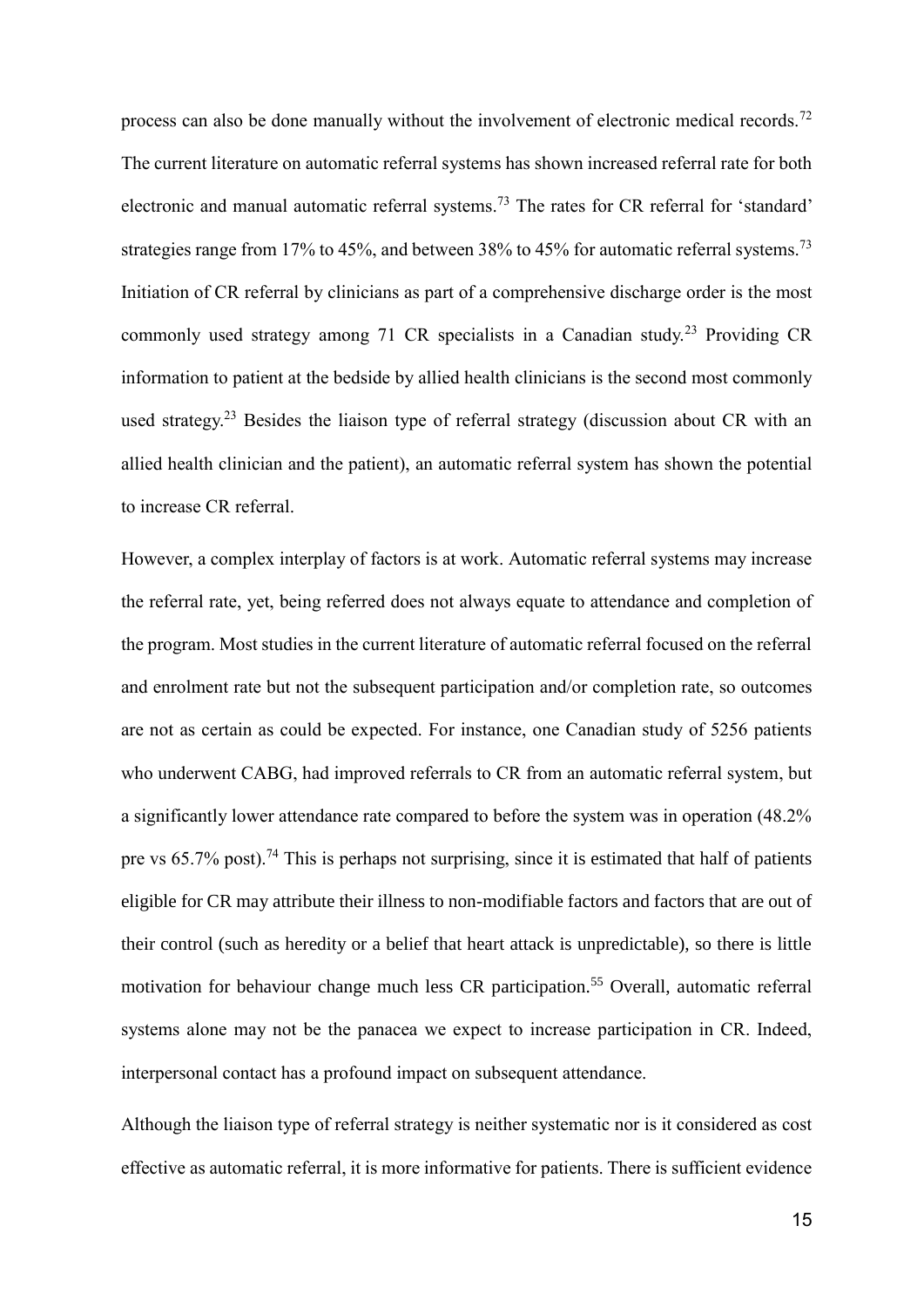that suggests the strength of clinician's recommendation is the strongest predictor of CR participation, and clinician's attitudes and belief of CR is critical in the identification of eligible patients, promotion of and referral to CR programs. Unfortunately, the results of our review suggest that clinician's recommendation for CR participation to their patients varies and it is influenced by many factors, including clinician's knowledge and experience; personal health belief and lifestyle, as well as their perception of treatment efficacy.

The clinician-patient interaction is essential for patient uptake of medical advice including recommendation to participate in CR. Patients over 70 years of age are more likely than younger patients to be unquestioning of medical advice; and individuals from higher socioeconomic status are more likely to question medical advice than patients with a lower socioeconomic status.<sup>75</sup> Those with established disease, and people who are at risk of a poor or uncertain outcome were more unlikely to doubt medical advice.<sup>75</sup> When confronted with an illness, many patients believe that the clinician knows best, and these patients are more likely to rely on their clinician's opinion to make the decision to participate in CR. This review has highlighted the important influence that clinicians' own attitudes, beliefs, and values have on their patients' attitudes toward treatment and/or management options. Increased clinician awareness of CR programs, the administrative process of referral and positive attitudes among clinicians, particularly non-cardiac specialists are all essential to improve CR utilisation.

Increasing the utilisation of CR should be a combined effort of many different disciplines in the healthcare team. CR coordinators could play a valuable role in this process.<sup>59</sup> While a physician's recommendation is the strongest predictor of CR enrolment and attendance, in many countries, advice for CR is commonly provided by CR nursing staff. After adjusting for the strength of the physician's recommendation, CR nurse advice on CR participation resulted in a higher attendance rate compared to other clinicians or other health care providers (physiotherapist, social worker, ward nurse), family or friends, or other patients. <sup>76</sup> Similarly,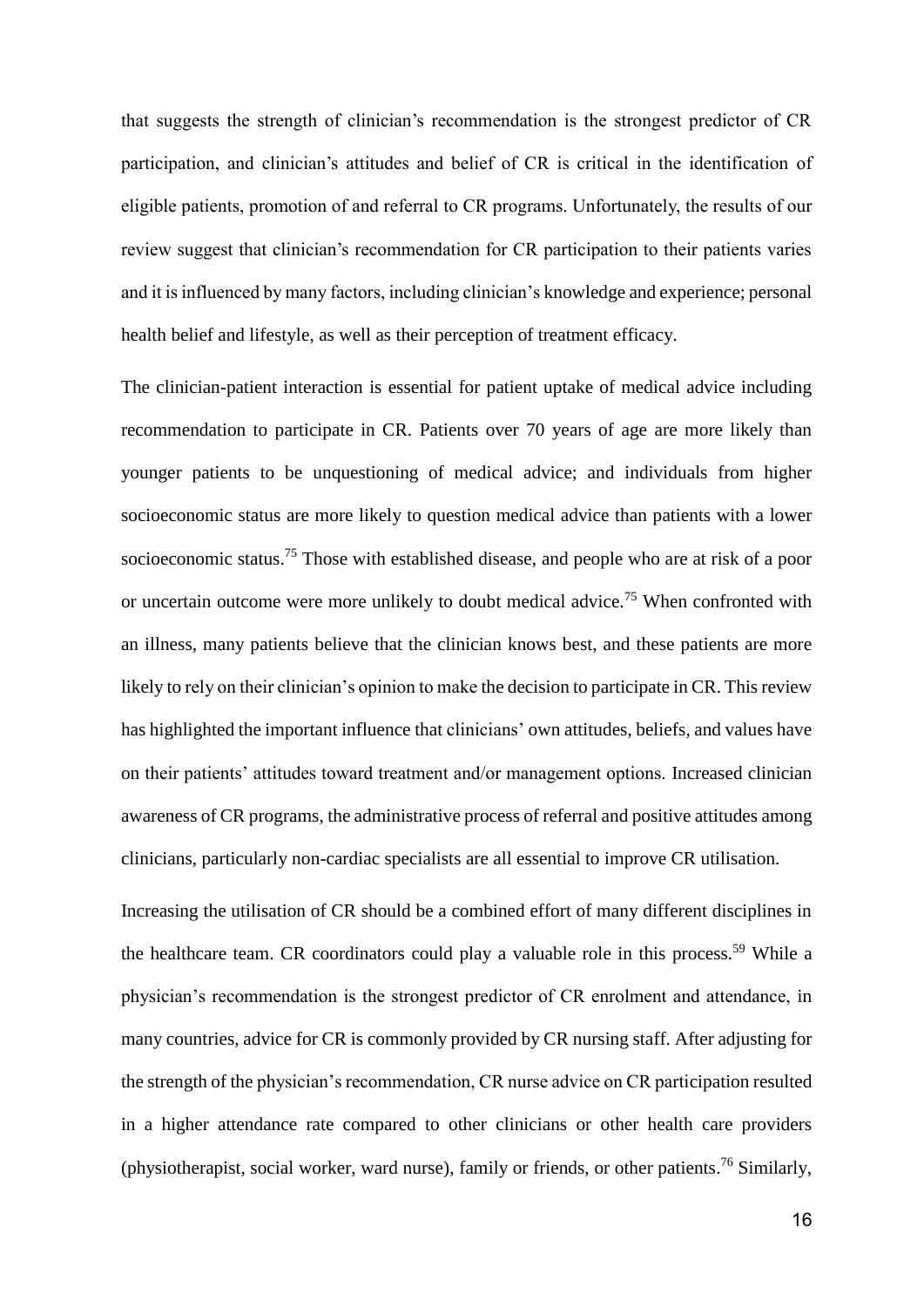compared to other indicators, patients who underwent CABG perceived better endorsement of CR, and possibly due to longer length of hospital stay, more contact with clinicians, particularly the physiotherapist who often promotes physical activity.<sup>50</sup>

#### **Limitations**

This review is limited by the data available from the included studies. While a comprehensive search strategy was applied, it is possible that the search terms did not identify all aspects of clinician related behaviour and some papers may have been missed. Furthermore, the methodology used to develop this paper was qualitative so few generalisable outcomes can be determined. However, the outcomes of this paper should underpin further research using quantitative methods to measure the impact of health professional knowledge values and beliefs on cardiac rehabilitation referral and participation. This review does not include nonclinician health providers, important contributors to the multidisciplinary CR team, which should be addressed in future research.

#### **Conclusion**

Clinicians' knowledge, values and beliefs play an important role in influencing CR participation. Although automatic referral has increased referral rates, the impact on participation is not assured, and clinicians' recommendations remain the strongest predictor of CR participation. Interventions which influence clinician knowledge, values and beliefs are required to improve CR referral pathways and to ensure all those who are recommended to receive CR are fully engaged in a suitable program.

#### **Acknowledgments**

The authors wish to acknowledge the Executive Dean, Prof Paul Arbon for his commitment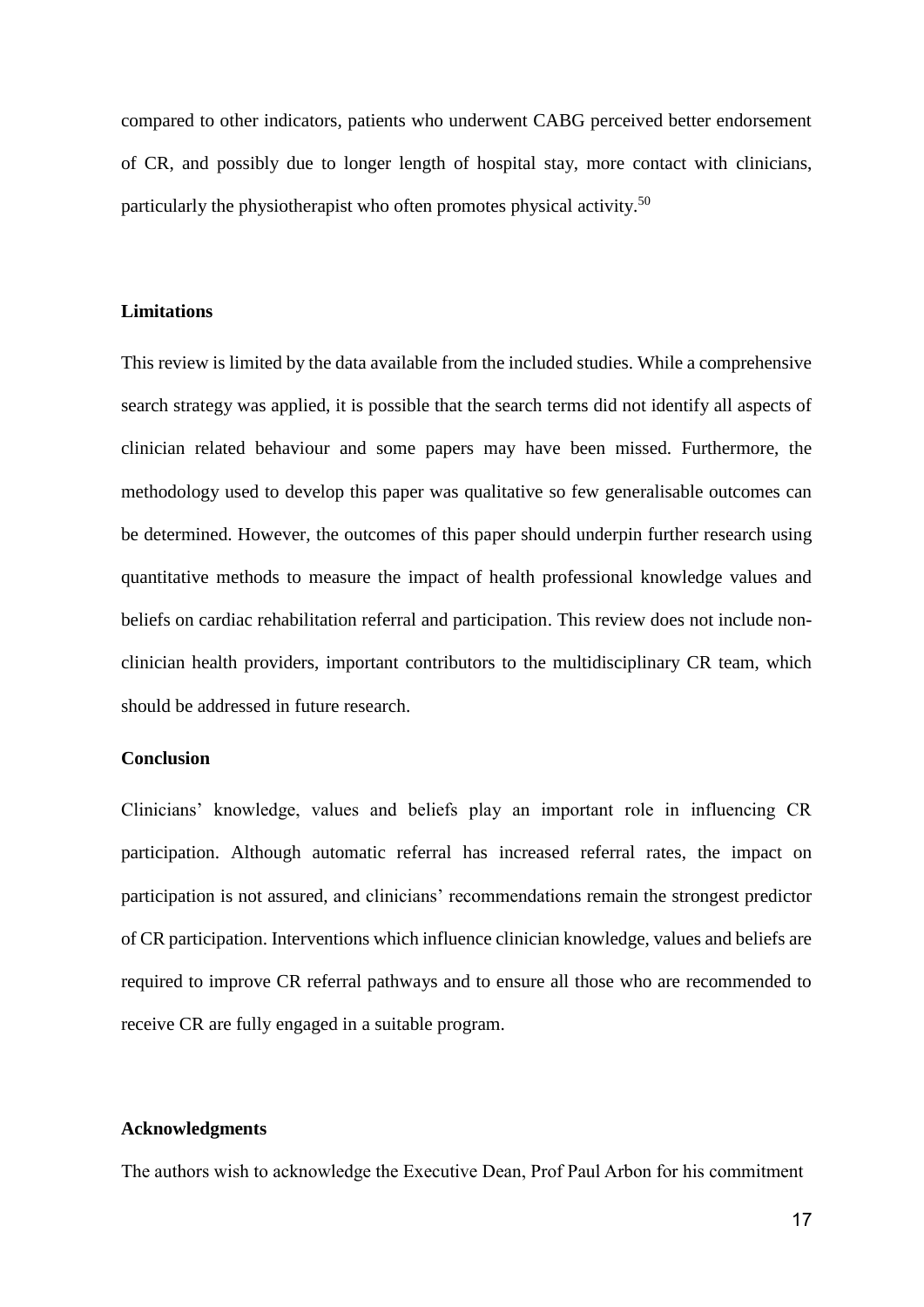to bring this international and national team of experts together for the purposes of this

report.

# **Funding acknowledgments**

The development of this paper was supported by a writers' retreat grant from the School of Nursing and Midwifery, Faculty of Medicine, Nursing and Health Sciences, Flinders University.

Dr. Neubeck is supported by an NHMRC Early Career Fellowship (APP1036763).

# **Declaration of Conflicting Interests**

The Authors declare that there is no conflict of interest.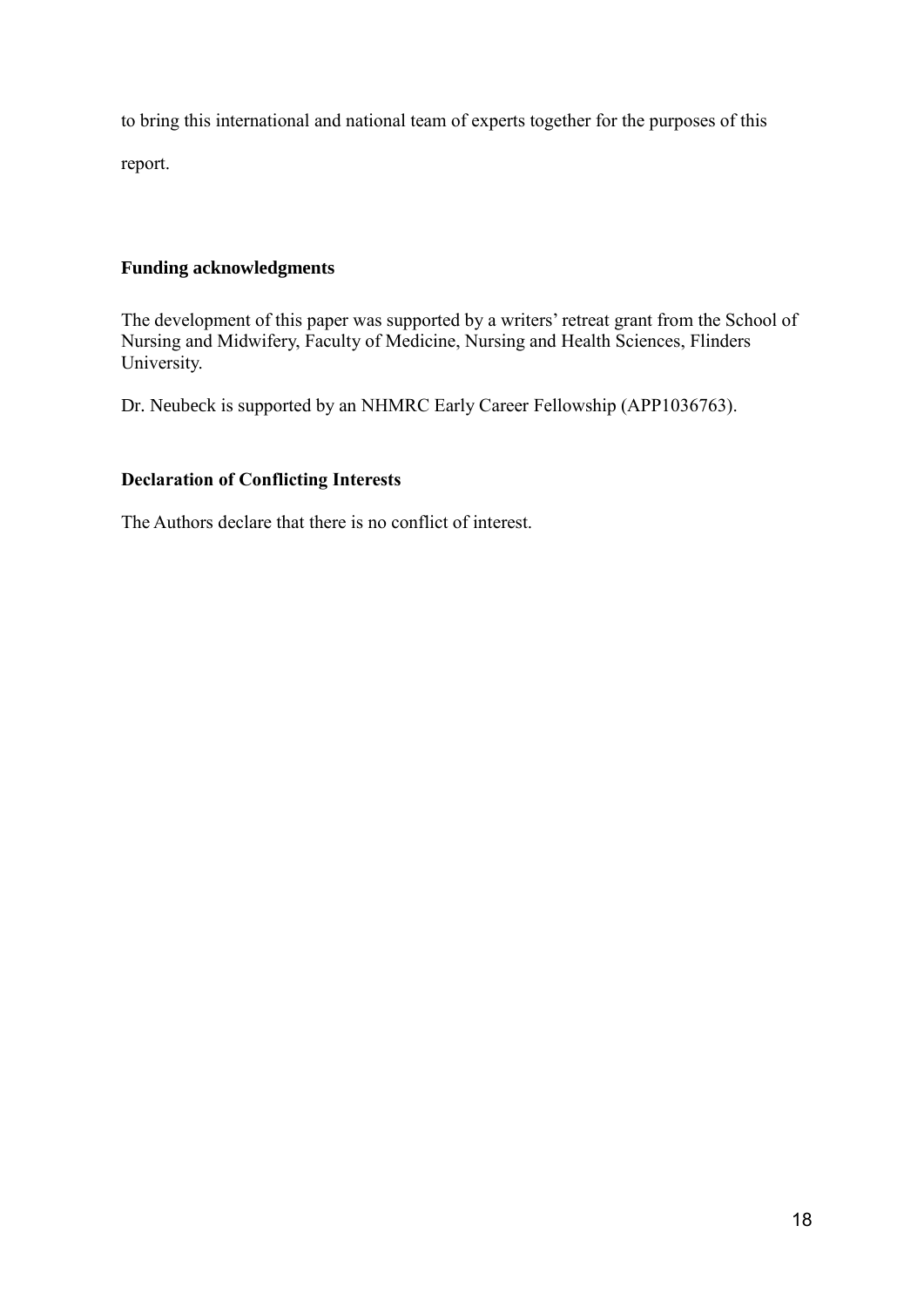# **References:**

1. Thomas RJ, King M, Lui K, Oldridge N, Pina IL and Spertus J.

AACVPR/ACC/AHA 2010 update: performance measures on cardiac rehabilitation for referral to cardiac rehabilitation/secondary prevention services: a report of the American Association of Cardiovascular and Pulmonary Rehabilitation and the American College of Cardiology Foundation/American Heart Association Task Force on Performance Measures. *J Am Coll Cardiol*. 2010; 56: 1159-67.

2. Anderson LJ and Taylor RS. Cardiac rehabilitation for people with heart disease: an overview of Cochrane systematic reviews. *International journal of cardiology*. 2014; 177: 348-61.

3. Taylor RS, Brown A, Ebrahim S, et al. Exercise-based rehabilitation for patients with coronary heart disease: systematic review and meta-analysis of randomized controlled trials. *The American journal of medicine*. 2004; 116: 682-92.

4. Department of Health WA. Cardiovascular rehabilitation and secondary prevention pathway principles for Western Australia. In: Health Do, (ed.). Perth: Health Strategy and Networks, 2014.

5. Aroney CN, Aylward P, Chew DP, et al. 2007 addendum to the National Heart Foundation of Australia/Cardiac Society of Australia and New Zealand Guidelines for the management of acute coronary syndromes 2006. *Med J Aust*. 2008; 188: 302-3.

6. Chew DP, Aroney CN, Aylward PE, et al. 2011 Addendum to the National Heart Foundation of Australia/Cardiac Society of Australia and New Zealand Guidelines for the management of acute coronary syndromes (ACS) 2006. *Heart, lung & circulation*. 2011; 20: 487-502.

7. Steg PG, James SK, Atar D, et al. ESC Guidelines for the management of acute myocardial infarction in patients presenting with ST-segment elevation. *Eur Heart J*. 2012; 33: 2569-619.

8. Amsterdam EA, Wenger NK, Brindis RG, et al. 2014 AHA/ACC Guideline for the Management of Patients with Non-ST-Elevation Acute Coronary Syndromes: a report of the American College of Cardiology/American Heart Association Task Force on Practice Guidelines. *J Am Coll Cardiol*. 2014; 64: e139-228.

9. O'Gara PT, Kushner FG, Ascheim DD, et al. 2013 ACCF/AHA guideline for the management of ST-elevation myocardial infarction: a report of the American College of Cardiology Foundation/American Heart Association Task Force on Practice Guidelines. *Circulation*. 2013; 127: e362-425.

10. Hamm CW, Bassand JP, Agewall S, et al. ESC Guidelines for the management of acute coronary syndromes in patients presenting without persistent ST-segment elevation: The Task Force for the management of acute coronary syndromes (ACS) in patients presenting without persistent ST-segment elevation of the European Society of Cardiology (ESC). *Eur Heart J*. 2011; 32: 2999-3054.

11. Kolh P, Windecker S, Alfonso F, et al. 2014 ESC/EACTS Guidelines on myocardial revascularization: the Task Force on Myocardial Revascularization of the European Society of Cardiology (ESC) and the European Association for Cardio-Thoracic Surgery (EACTS). Developed with the special contribution of the European Association of Percutaneous Cardiovascular Interventions (EAPCI). *European journal of cardio-thoracic surgery :* 

*official journal of the European Association for Cardio-thoracic Surgery*. 2014; 46: 517-92. 12. National Clinical Guideline C. National Institute for Health and Clinical Excellence: Guidance. *Unstable Angina and NSTEMI: The Early Management of Unstable Angina and Non-ST-Segment-Elevation Myocardial Infarction*. London: Royal College of Physicians  $(UK)$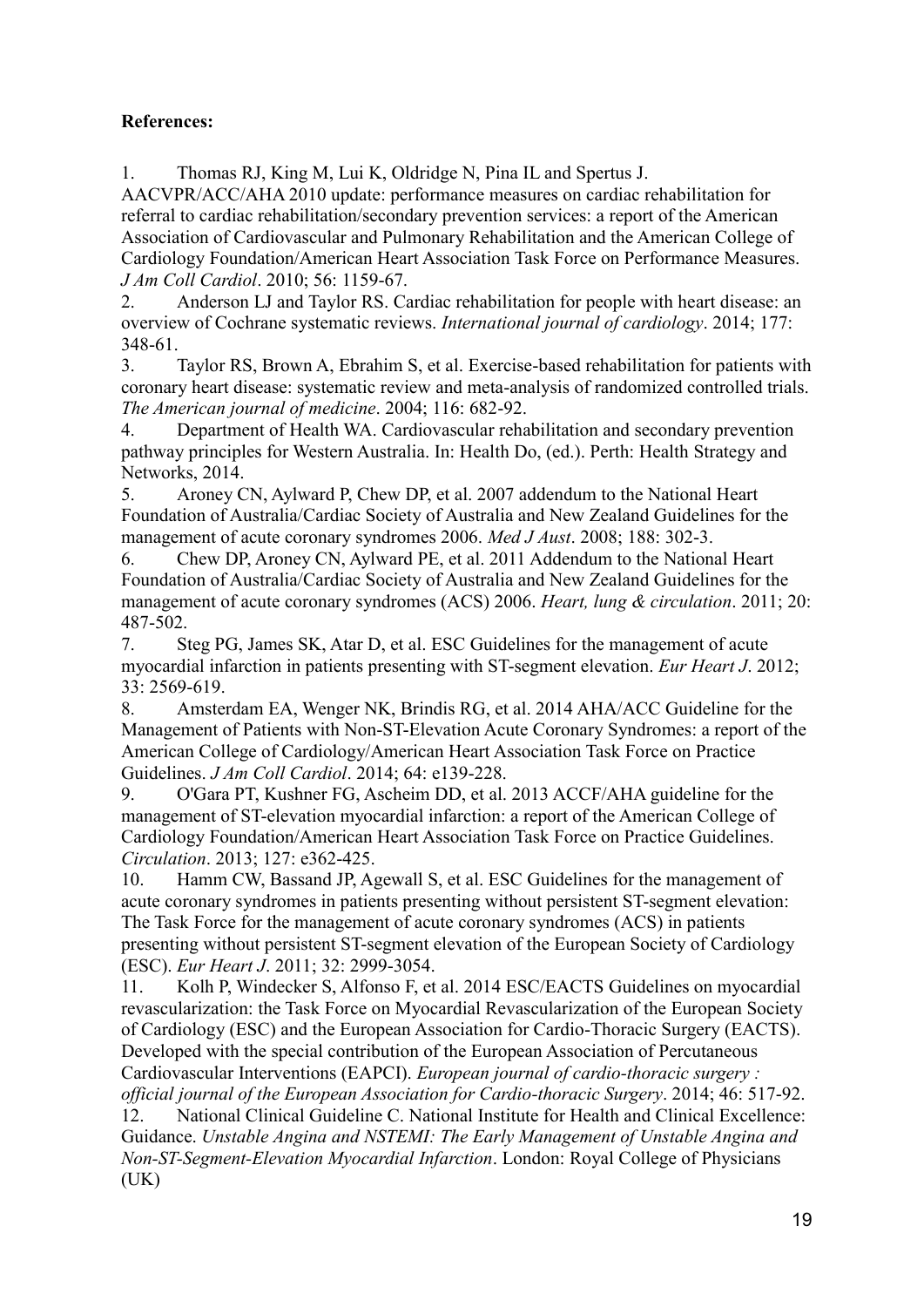National Clinical Guidelines Centre., 2010.

13. Sandesara PB, Lambert CT, Gordon NF, et al. Cardiac Rehabilitation and Risk Reduction: Time to "Rebrand and Reinvigorate". *J Am Coll Cardiol*. 2015; 65: 389-95.

14. Kotseva K, Wood D, De Backer G and De Bacquer D. Use and effects of cardiac rehabilitation in patients with coronary heart disease: results from the EUROASPIRE III survey. *Eur J Prev Cardiol*. 2012: 2047487312449591.

15. Bjarnason-Wehrens B, McGee H, Zwisler AD, et al. Cardiac rehabilitation in Europe: results from the European Cardiac Rehabilitation Inventory Survey. *European journal of cardiovascular prevention and rehabilitation : official journal of the European Society of Cardiology, Working Groups on Epidemiology & Prevention and Cardiac Rehabilitation and Exercise Physiology*. 2010; 17: 410-8.

16. Aragam KG, Moscussi M, Smith D, et al. Trends and disparities in referral to cardiac rehabilitation after percutaneous coronary intervention. *Am Jeart J* 2011; 161: 544-51.

17. Ades PA, Waldmann ML, Polk DM and Coflesky JT. Referral patterns and exercise response in the rehabilitation of female coronary patients aged >=62 years. *Am J Cardiol*. 1992; 69: 1422-5.

18. Scott IA, Lindsay KA and Harden HE. Utilisation of outpatient cardiac rehabilitation in Queensland. *Med J Aust*. 2003; 179: 341-5.

19. Bunker SJ and Goble AJ. Cardiac rehabilitation: Under-referral and underutilisation. *Med J Aust*. 2003; 179: 332-3.

20. Clark AM, King-Shier K, Duncan A, et al. Factors influencing referral to cardiac rehabilitation and secondary prevention programs: a systematic review. *Eur J Prev Cardiol*. 2012; 20: 692-700.

21. Neubeck L, Freedman SB, Clark AM, Briffa T, Bauman A and Redfern J. Participating in cardiac rehabilitation: a systematic review and meta-synthesis of qualitative data *Eur J Prev Cardiol*. 2011; 19: 494-503.

22. Grace SL, Gravely-Witte S, Brual J, et al. Contribution of patient and physician factors to cardiac rehabilitation referral: a prospective multilevel study. *Nat Clin Pract Cardiovasc Med*. 2008; 5: 653-62.

23. Grace SL, Tan YY, Simpson C and Chessex C. Perceptions of Cardiac Specialists and Rehabilitation Programs Regarding Patient Access to Cardiac Rehabilitation and Referral Strategies. *J Cardiopulm Rehabil Prev*. 2012; 32: 135-40.

24. Jones J and Hunter D. Consensus methods for medical and health services research. *BMJ*. 1995; 311: 376-80.

25. Fink A, Kosecoff J, Chassin M and Brook RH. Consensus methods: characteristics and guidelines for use. *American Journal of Public Health*. 1984; 74: 979-83.

26. Clark AM, King-Shier KM, Thompson DR, et al. A qualitative systematic review of influences on attendance at cardiac rehabilitation programs after referral. *Am Heart J*. 2012;  $164.835 - 45$ 

27. Grace S, Grewal K and Steward DE. Factors affecting cardiac rehabilitation referral by physician specialty. *J Cardiopulm Rehabil Prev*. 2008; 28: 248-52.

28. Duncan AW, Natarajan M and Schwalm J. Identifying physician barriers to cardiac rehabilitation referral in a tertiary care centre. *Can J Cardiol*. 2012; 28: S340-S1.

29. Beckstead JW, Pezzo MV, Beckie TM, Shahraki F, Kentner AC and Grace SL. Physicians' tacit and stated policies for determining patient beenfit and referral to cardiac rehabilitation. *Med Decis Making* 2014; 34: 63-74.

30. Sarikaya S, Tur BS, Kurtais Y, et al. The Awareness of Physicians and Allied Health Professionals about Cardiopulmonary Rehabilitation: A Cross-Sectional Survey Study. *TJPMR*. 2014; 60: S19-S24.

31. Oberg EB and Frank E. Physicans' health practices strongly influence patient health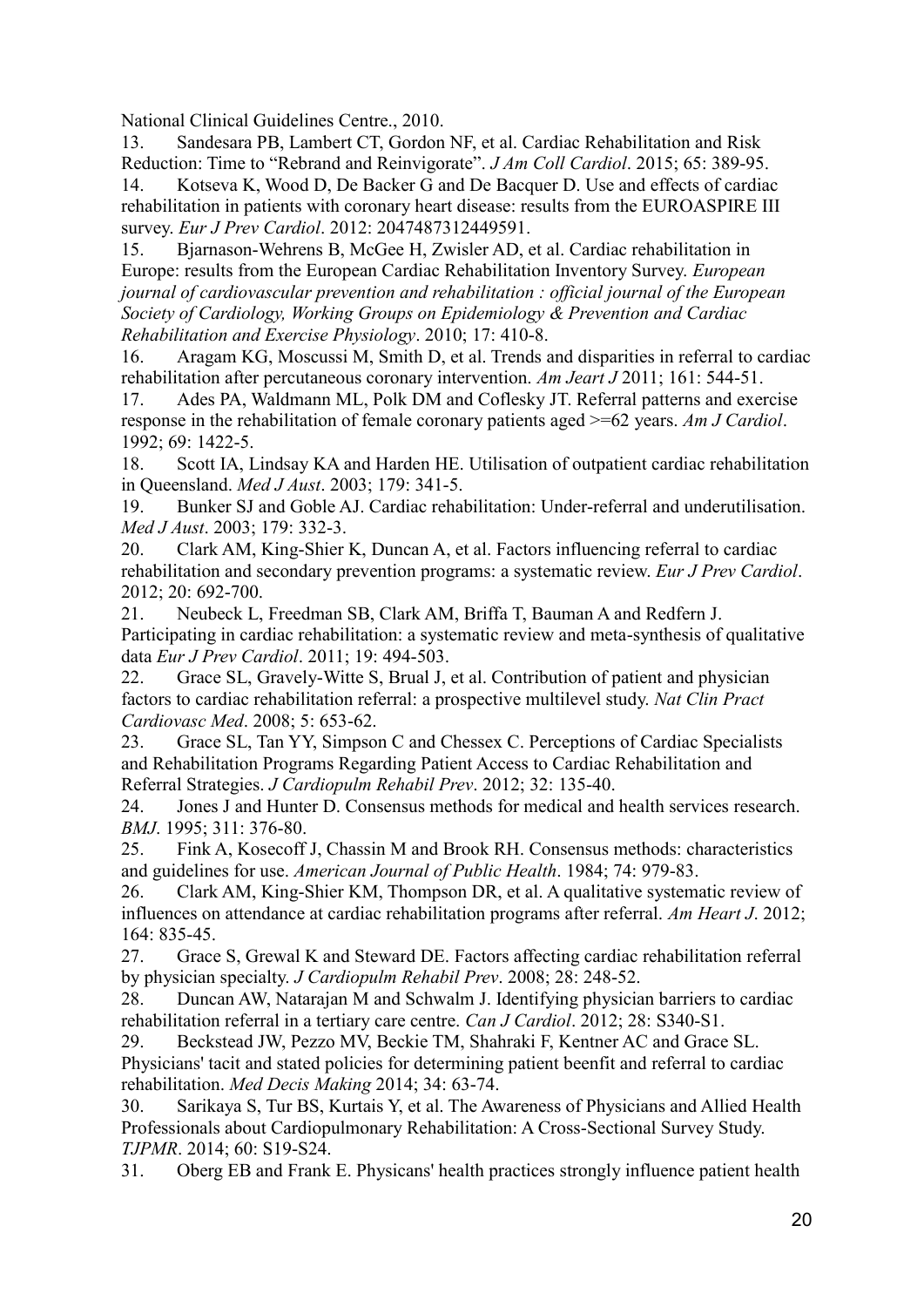practices. *J R Coll Physicians Edinb*. 2009; 39: 290-1.

32. Geense WW, van de Glind I, Visscher TLS and van Achterberg T. Barriers, facilitators and attitudes influencing health promotion activities in general practice: an explorative pilot study. *BMC Family Practice*. 2013; 14.

33. Cornuz J, Ghali WA, Di Carlantonio D, Pecoud A and Paccaud F. Physicians' attitudes towards prevention: Importance of intervention-specific barriers and physicians' health habits. *Family practice*. 2000; 17: 535-40.

34. Brown I, Stride C, Psarou A, Brewins L and Thompson J. Management of obesity in primary care: Nurses' practices, beliefs and attitudes. *J Adv Nurs*. 2007; 59: 329-41.

35. McKenna J, Naylor PJ and McDowell N. Barriers to physical activity promotion by general practitioners and practice nurses. *Br J Sports Med*. 1998; 32: 242-7.

36. Laws RA, Kirby SE, Davies GP, et al. "Should I and can I?" A mixed methods study of clinician beliefs and attitudes in the management of lifestyle risk factors in primary health care. *BMC health services research*. 2008; 8: 44.

37. Puhl RM, Gold JA, Luedicke J and DePierre JA. The effect of physicians' body weight on patient attitudes: implications for physician selection, trust and adherence to medical advice. *International journal of obesity (2005)*. 2013; 37: 1415-21.

38. Hoppe R and Ogden J. Practice nurses' beliefs about obesity and weight related interventions in primary care. *Int J Obes Relat Metab Disord*. 1997; 21: 141-6.

39. Redfern J, Hyun K, Chew DP, et al. Prescription of secondary prevention medications, lifestyle advice, and referral to rehabilitation among acute coronary syndrome inpatients: results from a large prospective audit in Australian and New Zealand. *Heart*. 2014; 0: 1-8.

40. Dalal HM, Wingham J, Palmer J, Taylor R, Petre C and Lewin R. Why do so few patients with heart failure participate in cardiac rehabilitation? A cross-sectional survey from England, Wales and Northern Ireland. *BMJ*. 2012; 2: e000787.

41. Colella TJF, Gravely S, Marzolini S, et al. Sex bias in referral of women to outpatient cardiac rehabilitation? A meta-analysis. *Eur J Prev Cardiol*. 2013; 0: 1-19. 42. Shanmugasegaram S, Oh P, Reid RD, McCumber T and Grace SL. Cardiac

rehabilitation barriers by rurality and socioeconomic status: a cross-sectional study. *Int J Equity Health*. 2013; 12: 72.

43. Brown TM, Hernandez AF, Bittner V, et al. Predictors of cardiac rehabilitation referral in coronary artery disease patients. *Journal of The American College of Cardiology*. 2009; 54: 515-21.

44. Banerjee AT, Grace SL, Thomas SG and Faulkner G. Cultural factors facilitating cardiac rehabilitation participation among Canadian South Asians: A qualitative study. *Heart Lung*. 2010; 39: 494-503.

45. Caulin-Glaser T, Blum M, Schmeizl R, Prigerson HG, Zaret B and Mazure CM. Gender differences in referral to cardiac rehabilitation programs after revascularization. *J Cardiopulm Rehabil Prev*. 2001; 21: 24-30.

46. Suter P, Bona S and Suter W. Views of Arkansas physicians on cardiac rehabilitation. *J Cardiopul Rehab*. 1992; 12: 32-5.

47. Scott LB and Allen JK. Providers' perceptions of factors affecting women's referral to outpatient cardiac rehabilitation programs: an exploratory study. *J Cardiopulm Rehabil Prev*. 2004; 24: 387-91.

48. Marzolini S, Mertens DJ, Oh PI and et al. Self-reported compliance to home- based resistance training in cardiac patients. *European journal of cardiovascular prevention and rehabilitation : official journal of the European Society of Cardiology, Working Groups on Epidemiology & Prevention and Cardiac Rehabilitation and Exercise Physiology*. 2010; 17: 35.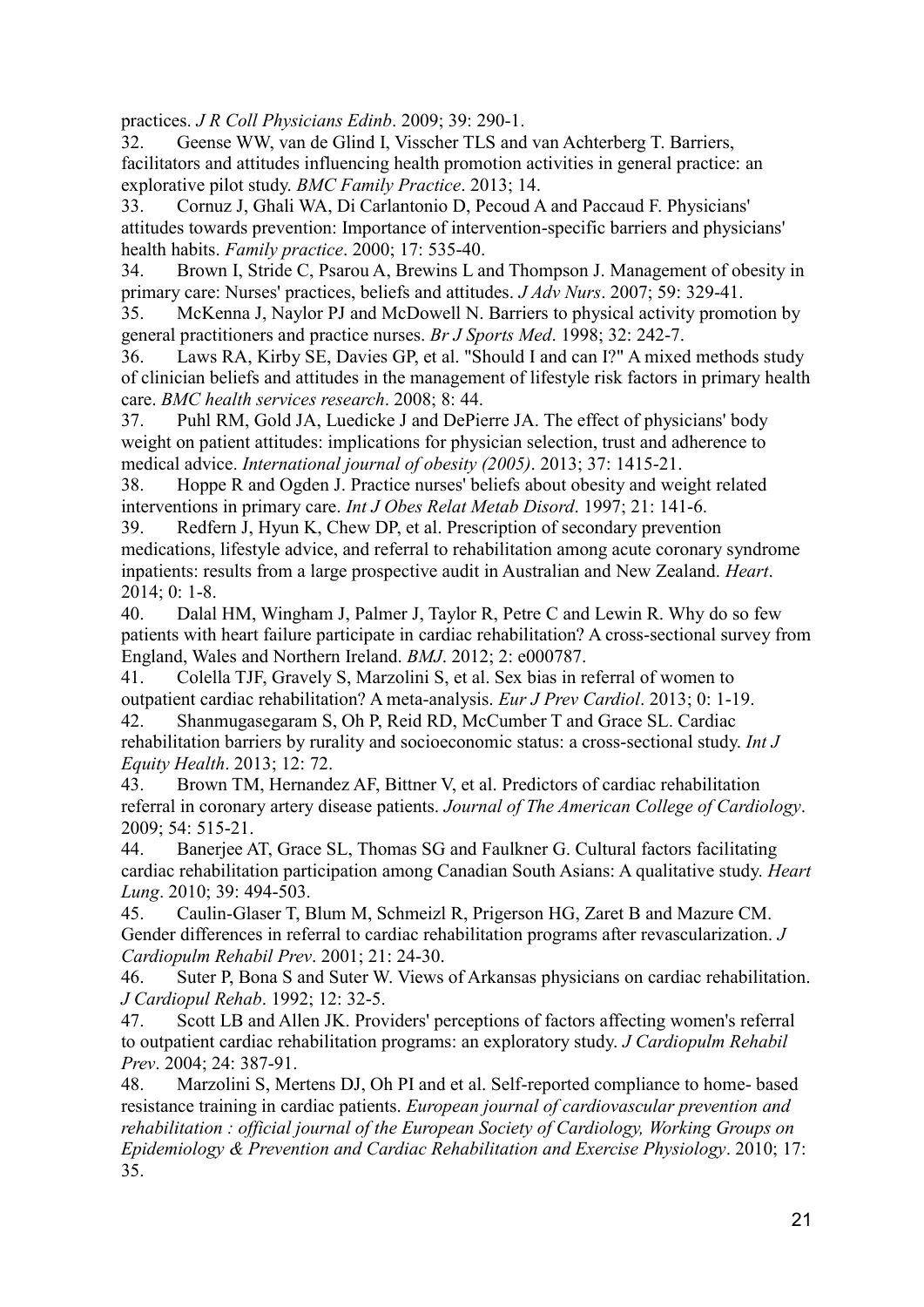49. Marzolini S., Brooks D. and Oh PI. Sex differences in completion of a 12- month cardiac rehabilitation programme: an analysis of 5,922 women and men. . *European journal of cardiovascular prevention and rehabilitation : official journal of the European Society of Cardiology, Working Groups on Epidemiology & Prevention and Cardiac Rehabilitation and Exercise Physiology*. 2008; 15: 698.

50. Tsui CKY, Shanmugasegaram S, Jamnik V, Wu G, Grace SL and Investigators C. Variation in patient perceptions of healthcare provider endorsement of cardiac rehabilitation. *J Cardiopulm Rehabil Prev*. 2012; 32: 192-7.

51. Phelan SM, Burgess DJ, Yeazel MW, Hellerstedt WL, Griffin JM and van Ryn M. Impact of weight bias and stigma on quality of care and outcomes for patients with obesity. *Obes Rev*. 2015; 16: 319-26.

52. Ferguson WJ and Candib LM. Culture, language, and the Doctor-patient relationship. *Fam Med*. 2002; 34: 353-61.

53. Grace S, Evindar A, Jaglal SB, Abramson B and Nolan R. Increasing patientintiation of cardiac rehabilitation referral in female percutaneous coronary intervention patients. *Can J Cardiovasc Nurs*. 2005; 15: 23-7.

54. Ghisi GLM, Polyzotis P, Oh P, Pakosh M and Grace S. Physician factors affecting cardiac rehabiliation referral and patient enrollment: A systematic review. *Clin Cardiol*. 2013; 36: 323-35.

55. Cossette S, D'Aoust L, Morin M, Heppell S and Frasure-Smith N. The systematic development of a nursing intervention aimed at increasing enrollment in cardiac rehabilitation for acute coronary syndrome patients. *Prog Cardiovasc Nurs*. 2009: 71-9.

56. Dunlay SM, Witt BJ, Allison TG, et al. Barriers to participation in cardiac rehabilitation. *Am HEart J*. 2009; 158: 852-9.

57. Barber K, Stommel M, Kroll J, Holmes-Rovner M and McIntosh B. Cardiac rehabilitation for community-based patients with myocardial infarction: Factors predicting discharge recommendation and participation. *J CLIN EPIDEMIOL*. 2001; 54: 1025-30.

58. O'Connell S. Barriers to attending cardiac rehabilitation. *Nursing Times*. 2014; 110: 15-7.

59. Arena R, Williams M, Forman DE, et al. Increasing referral and participation rates to outpatien cardiac rehabilitation: The valuable role of healthcare professionals in the inpatient and home health settings. A science advisory from the American Heart Association. *Circ*. 2012; 125: 1321-9.

60. Fernandez RS, Davidson PM, Griffiths R and Salamonson Y. Improving cardiac rehabiliation services-challenges for cardiac rehabiiation coordinators. *Eur J Cardiovasc*. 2011; 10: 37-43.

61. Dimer L, Dowling T, Jones J, et al. Build it and they will come: outcomes from a successful cardiac rehabilitation program at an Aboriginal Medical Service. *Aust Health Rev*. 2013; 37: 79 - 82.

62. Look MA, Kaholokula JK, Carvahlo A, Seto TB and de Silva M. Developing a cultural based cardiac rehabiliation program: the HELA study. *Prog Community Health Partnersh*. 2012; 6: 103-10.

63. Midence L, Mola A, terzic CM, Thomas RJ and Grace S. Ethnocultural diversity in cardiac rehabilitation. *J Cardiopulm Rehabil Prev*. 2014; 4: 437-44.

64. Rees K, Victory J, Beswick AD, et al. cardiac rehabiliation in the UK: uptake among under-represented groups. *Heart*. 2005; 91: 375-6.

65. Perk J, De Backer G, Gohlke H, et al. European Guidelines on cardiovascular disease prevention in clinical practice (version 2012). *Eur Heart J* 2012; 33: 1635-701.

66. Krum H, Jelinek MV, Stewart S, Sindone A and Atherton JJ. 2011 update to National Heart Foundation of Australia and Cardiac Society of Australia and New Zealand Guidelines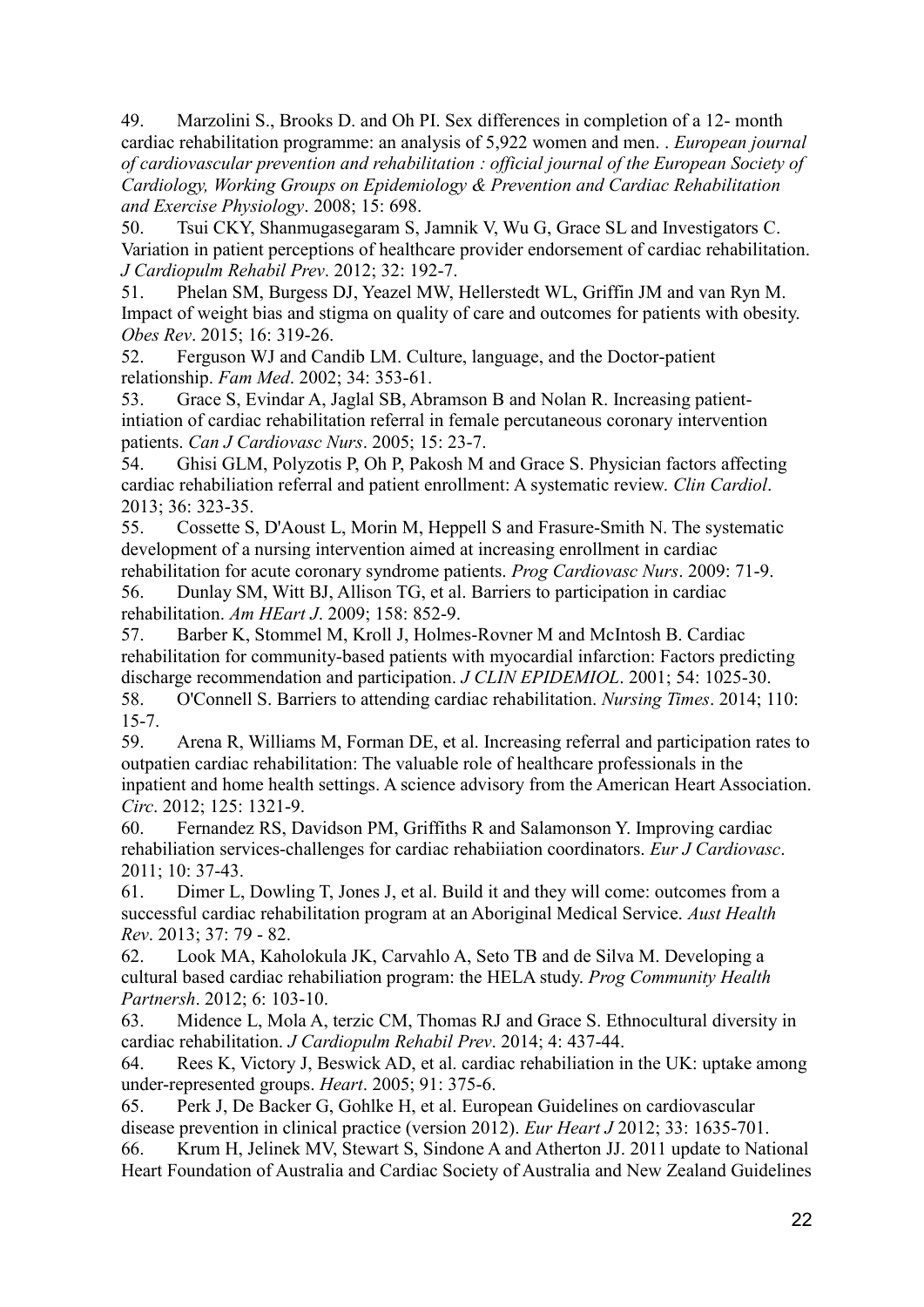for the prevention, detection and management of chronic heart failure in Australia, 2006. *Med J Aust* 2011; 194: 405-9.

67. Puder JJ and Keller U. Quality of diabetes care: problem of patient or doctor adherence? *Swiss medical weekly*. 2003; 133: 530-4.

68. Larme AC and Pugh JA. Attitudes of primary care providers toward diabetes: barriers to guideline implementation. *Diabetes care*. 1998; 21: 1391-6.

69. Thompson DR and Clark AM. Cardiac rehabilitation: Into the future. *Heart*. 2009; 95: 1897-900.

70. Balady GJ, Williams MA, Ades PA, et al. Core Components of Cardiac Rehabilitation/Secondary Prevention Programs: 2007 Update A Scientific Statement From the American Heart Association Exercise, Cardiac Rehabilitation, and Prevention Committee, the Council on Clinical Cardiology; the Councils on Cardiovascular Nursing, Epidemiology and Prevention, and Nutrition, Physical Activity, and Metabolism; and the American Association of Cardiovascular and Pulmonary Rehabilitation. *Circ*. 2007; 115: 2675-82.

71. Grace SL, Russell KL, Reid RD, et al. Effect of cardiac rehabilitation referral strategies on utilization rates: a prospective, controlled study. *Arch Intern Med*. 2011; 171.

72. Fischer JP. Automatic referral to cardiac rehabilitation. *J Cardiovasc Nurs*. 23: 474- 9.

73. Gravely-Witte S, Leung YW, Nariani R, et al. Effects of cardiac rehabilitation referral strategies on referral and enrollment rates. *Nat Rev Cardiol*. 2010; 7: 87-96.

74. Martin BJ, Hauer T, Knudtson ML, et al. Lack of Impact of Automated Referral on Attendance at Cardiac Rehabilitation Among Coronary Artery Bypass Grafting Patients. *Circ*. 2012, p. A18219.

75. Meyer SB, Ward PR and Jiwa M. Does prognosis and socioeconomic status impact on trust in physicians? Interviews with patients with coronary disease in South Australia. *BMJ Open*. 2012; 2.

76. Johnson NA, Inder KJ, Nagle AL and Wiggers JH. Attendance at outpatient cardiac rehabilitation: is it enhanced by specialist nurse referral? *Aust J Adv Nurs*. 2010; 27: 31-7.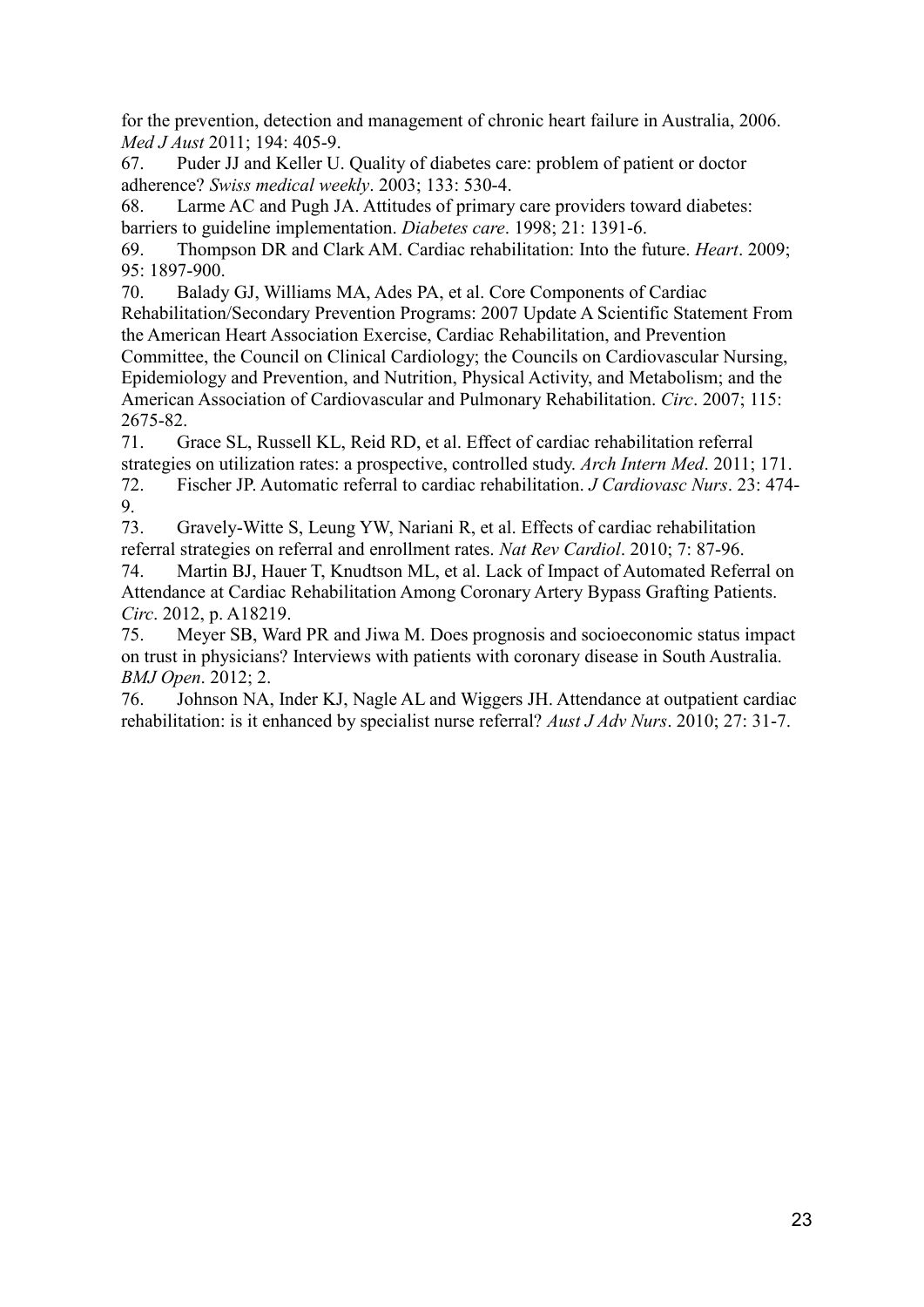

**Figure 1: Knowledge, attitudes and beliefs intersect to influence CR referral and participation**